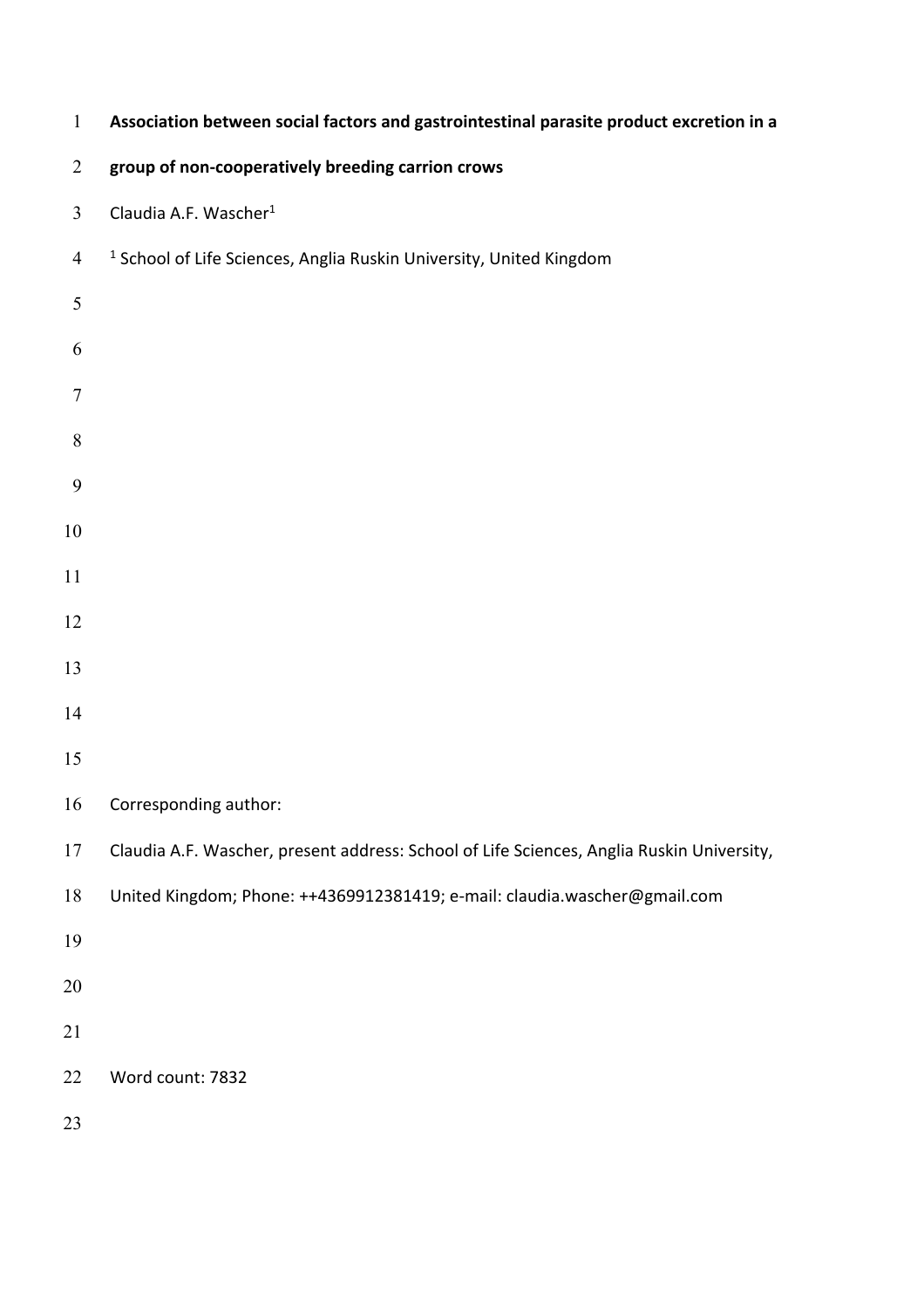#### 24 **Abstract**

 In group-living animals the social environment is thought to affect the probability of parasite transmission. Here, I investigate relationships between social behavior and gastrointestinal parasite product excretion in the carrion crow (*Corvus corone*). Individuals from a population of non-cooperatively breeding carrion crows excreted less samples containing coccidian oocysts when kept in larger groups (8 or 9 individuals) compared to those individuals kept in smaller groups (2 or 3 individuals). Lower-ranking individuals excreted more samples containing parasite oocysts compared to higher-ranking individuals. The strength of affiliative relationships and number of related individuals in the group did not relate to the proportion of droppings containing coccidian oocysts. The present results confirm an association between social environment and parasite excretion patterns in carrion crows, but the patterns described in the present study differ from previously published data derived from a group of cooperatively breeding crows. This illustrates that differences between the social systems of carrion crows might result in different associations between the social environment and parasite product excretion patterns. 25 26 27 28 29 30 31 32 33 34 35 36 37 38 39

### 40 **Significance statement**

 One major cost of group living is increased susceptibility to parasites. Not all individuals are affected by this in the same way. A better understanding of the relationship between social behavior and parasite burden can help to better understand evolution of group living. I investigate associations between dominance rank, affiliative relationships, group size and gastrointestinal parasite product excretion in a group of captive carrion crows. Lower- ranking individuals excreted more samples containing parasite oocysts compared to higher-41 42 43 44 45 46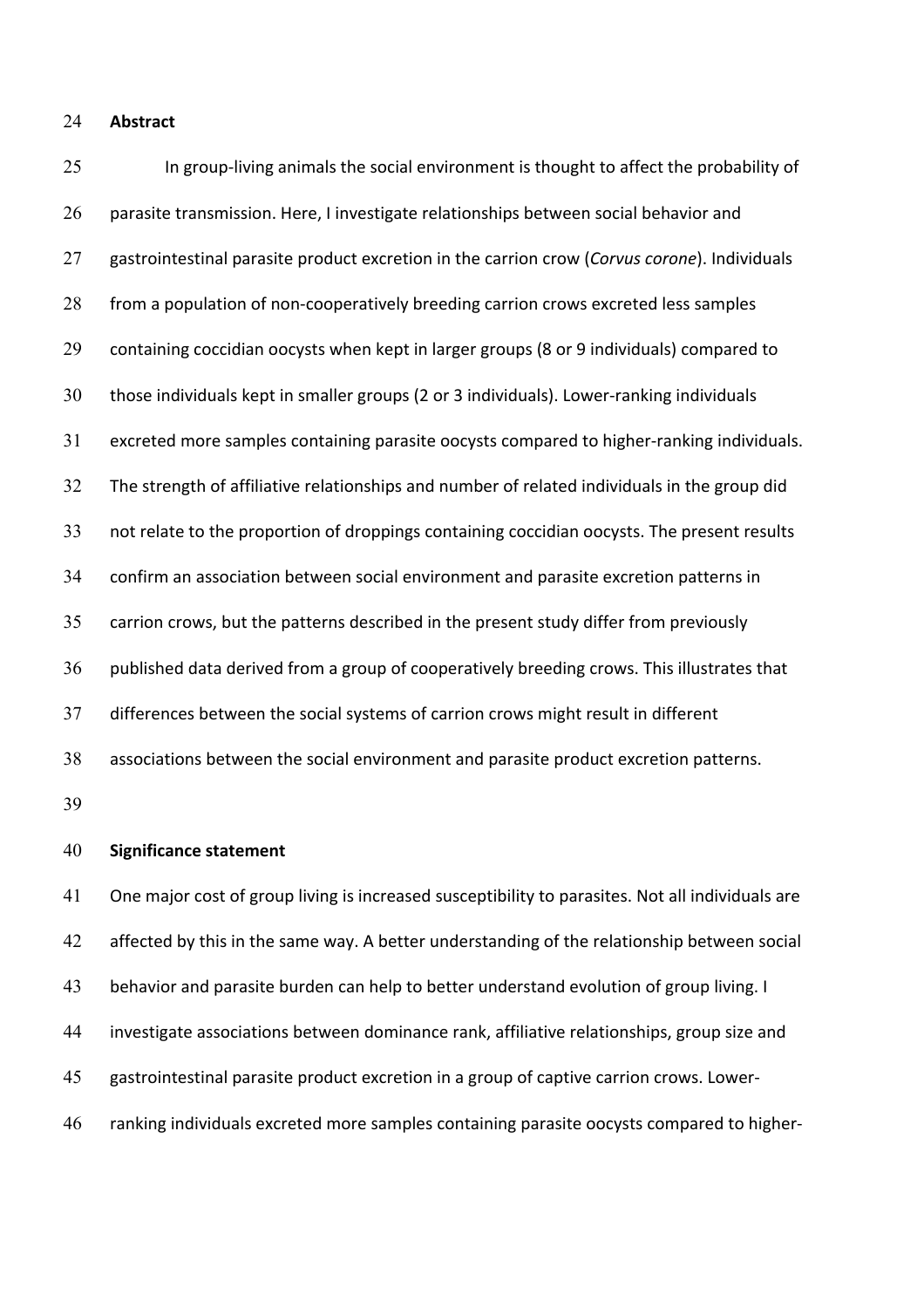ranking individuals, confirming an association between social relationships and parasite 

 excretion patterns. 

 *Key words:* affiliation, aggression, parasites, coccidian oocysts, nematodes, carrion crows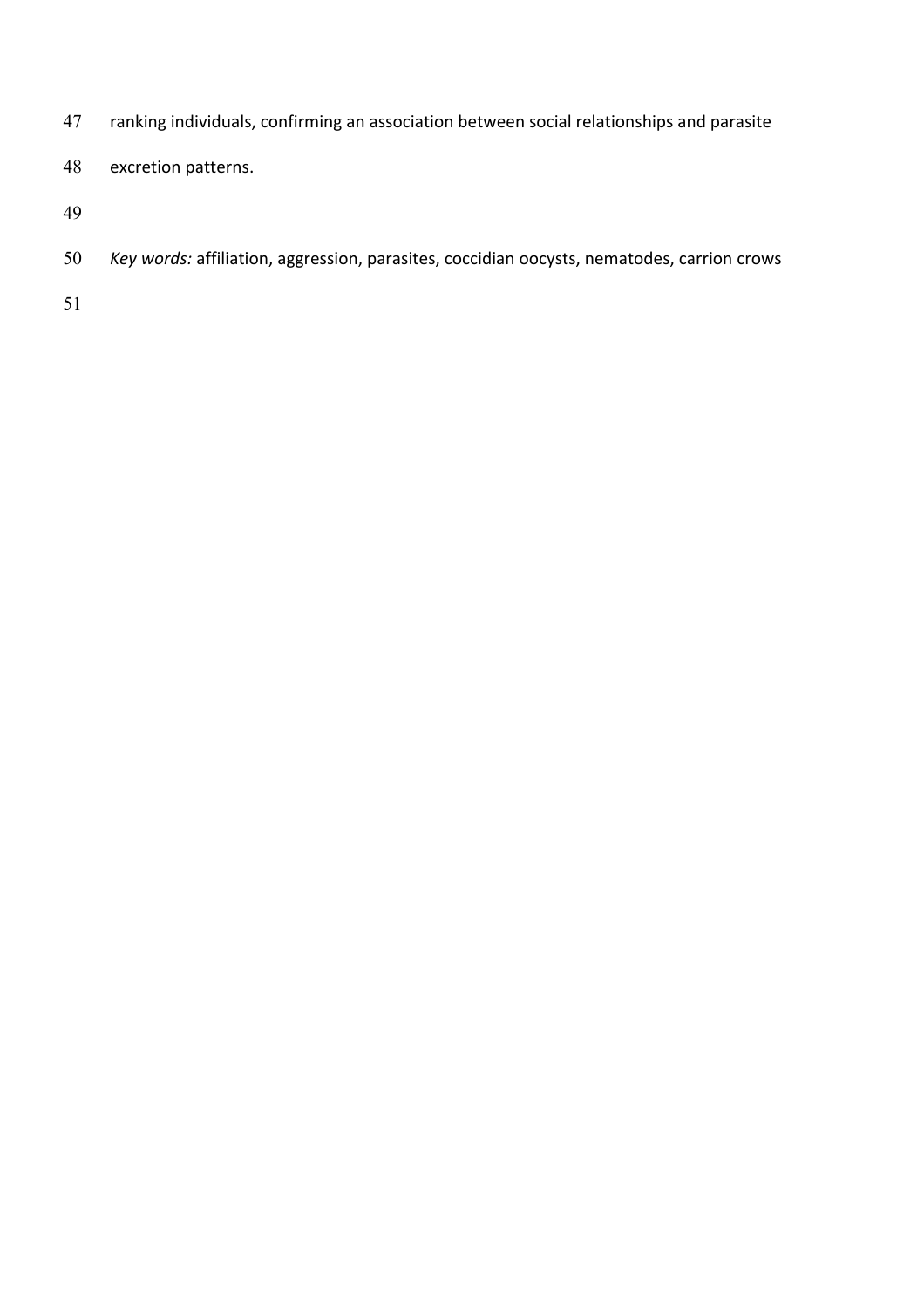#### 52 **Introduction**

 Increased parasite transmission is considered a major cost of group living (Alexander 1974). Recently it has been suggested that certain aspects of group living confer benefits that reduce the costs of parasite infection (Ezenwa et al. 2016). Such benefits include social immunization, microbially-mediated resistance and socially mediated tolerance (Ezenwa et al. 2016). This means that under certain conditions group living could be advantageous rather than costly in terms of parasite infection. 53 54 55 56 57 58

59

 Initially, group size has been hypothesized to be positively associated with parasite infection risk (Côté and Poulin 1995; Loehle 1995), whereas recent research hints towards the possibility of group size being a weak predictor of parasite infection risk (Rifkin et al. 2012) or negatively associated with parasite intensities (Patterson and Ruckstuhl 2013). Instead, behavior of animals in social groups, for example frequency of social interactions and connectedness, affects infection rates among group members (Rimbach et al. 2015; Balasubramaniam et al. 2019; Habig et al. 2019). Next to social interactions (Duboscq et al. 2016; Romano et al. 2016; VanderWaal et al. 2016), physiological processes that allow for increased parasite replication or survival in the host can significantly affect an individual's susceptibility to parasites. For example, social behavior can significantly affect an individual's physiological stress response (Wascher et al. 2009; Wittig et al. 2015), which can affect the immune system and make individuals more susceptible to parasite infections (Apanius 1998; Akinyi et al. 2019). Otherwise, parasitic infections affect an individual's ability to engage in social behavior (Sheridan et al. 1994; von Holst 1998; Hanley and Stamps 2002; DeVries et al. 2003; Klein 2003; Lopes et al. 2016). Behavioral effects on an individual's physiology and immune system range from relatively short-term, as in the effect on disease susceptibility 60 61 62 63 64 65 66 67 68 69 70 71 72 73 74 75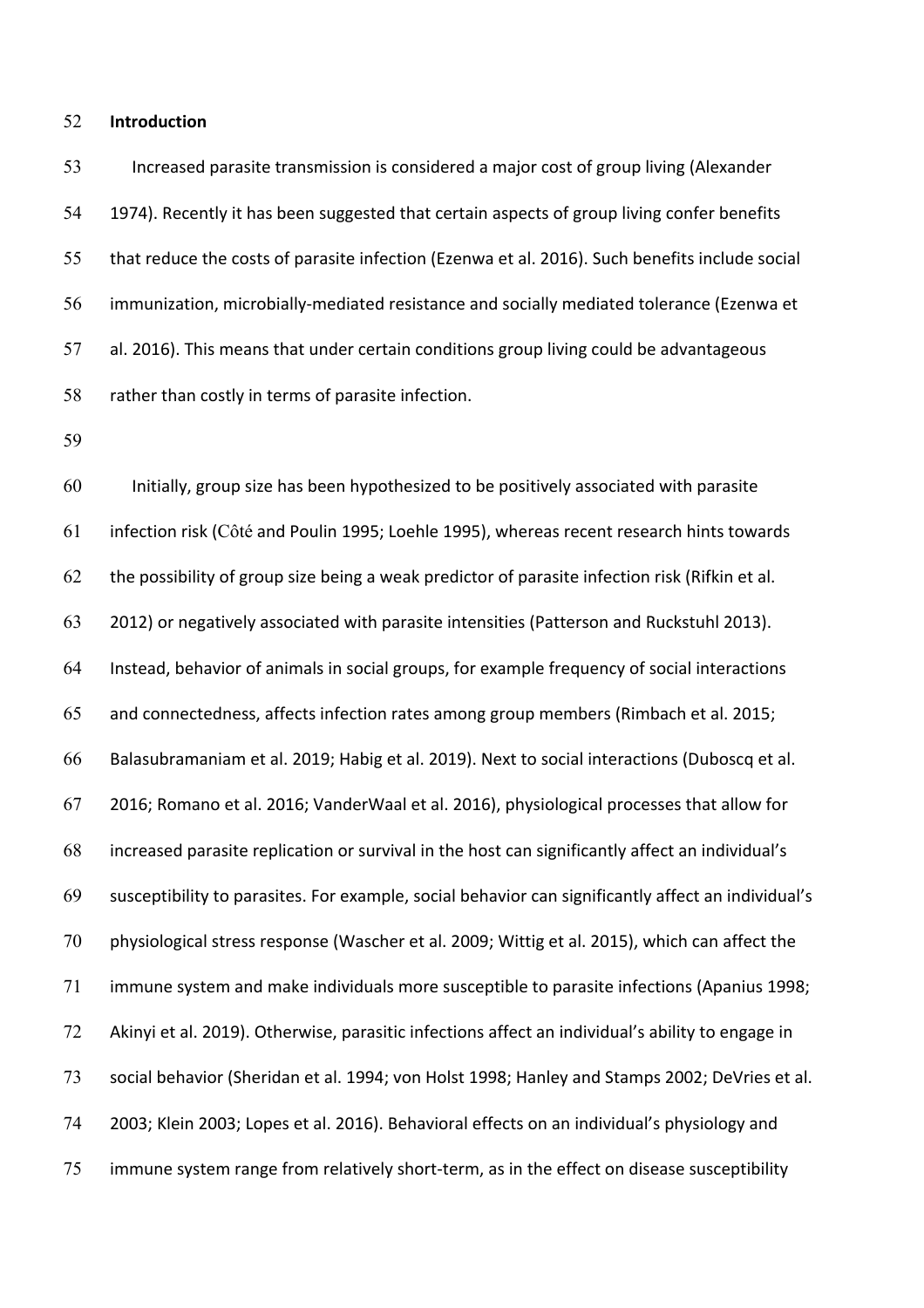(McEwen et al. 1997), to long-term, as in the effects on reproductive outcome (Buchholz 1995; Marzal et al. 2005; Hillegass et al. 2010) and have serious impacts on host longevity (Rousset et al. 1996; Archie et al. 2014). 76 77 78

79

 The social environment can either facilitate or inhibit susceptibility and exposure to parasitism. Adverse effects of the social environment on health and susceptibility to parasites may be caused, for example, by increased competition and aggressive behavior (Azpiroz et al. 2003; Hawley et al. 2006; Chester et al. 2010). In meerkats, receiving but not initiating aggressive interactions was positively correlated with increased susceptibility of tuberculosis infection (Drewe 2010). Social status also affects an individual's risk to be infected with parasites. A recent meta-analysis shows dominant individuals facing a higher parasite risk compared to subordinate individuals. This effect is mediated by social system (linear versus egalitarian hierarchies) and mating effort (Habig et al. 2018). In baboons (*Papio cynocephalus*), high-ranking males were less likely to become ill, and they recovered more quickly than low-ranking males (Archie et al. 2012). 80 81 82 83 84 85 86 87 88 89 90

91

 Affiliative social interactions have been found to be associated with both increased and reduced risk of parasite infection. In rhesus macaques, *Macaca mulatta*, allo-grooming mediated transmission of *Escherichia coli* and central individuals in the social network could be considered 'super-spreaders' (Balasubramaniam et al. 2019). In Cape ground squirrels, *Xerus inauris,* increased durations of allo-grooming were associated with lower counts of ectoparasites (Hillegass et al. 2008). In northern bald ibis (*Geronticus eremita*) initiating more affiliative interactions was associated with lower excretion of parasite products (Puehringer-Sturmayr et al. 2018), potentially by having a stress-reducing effect, which in 92 93 94 95 96 97 98 99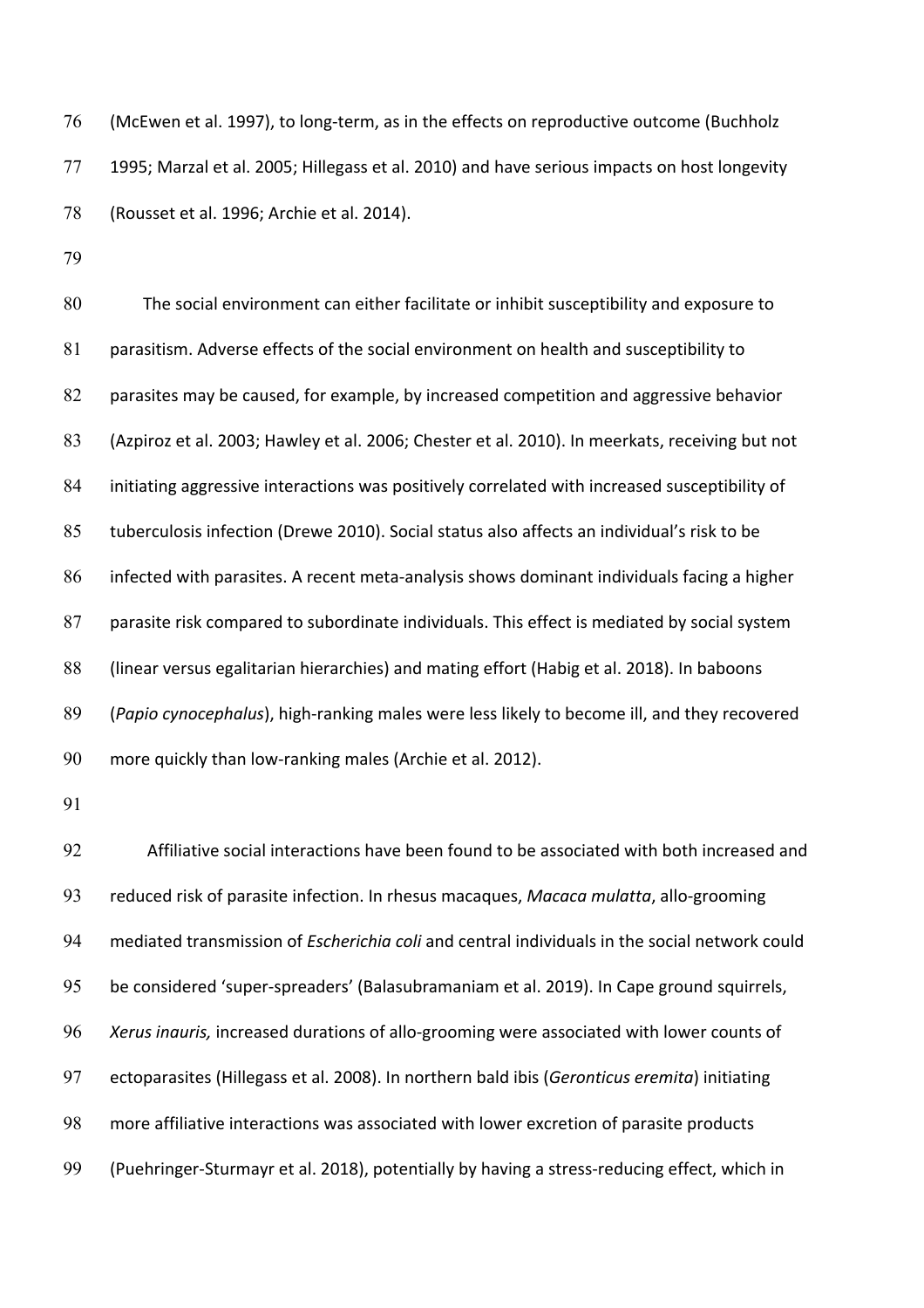turn might positively affect an individual's immune system (Sachser et al. 1998; Frigerio et al. 2003; Stöwe et al. 2008; Young et al. 2014; Müller-Klein et al. 2019). In a captive population of cooperatively breeding carrion crows, individuals with strong affiliative relationships excreted less samples containing coccidian oocysts (Wascher et al. 2019). 100 101 102 103

104

 In the present study, I investigate associations between social behavior and gastrointestinal parasite burden in the carrion crow, *Corvus coro*ne. Corvids express high variability in their social organization depending on life history and ecological factors. Within species, the social organization might vary between different life history stages, seasons or populations. For example, in most European populations, carrion crows form socially monogamous pairs during the breeding season and large flocks during the rest of the year (Meide 1984; Glutz von Blotzheim 1985), whereas in northern Spain, crows live in stable social groups of up to nine individuals, consisting of the breeding pair and retained offspring as well as immigrants, which are in most cases male individuals (Baglione et al. 2003). Group living in carrion crows is linked to a higher level of cooperation, for example, in nestling provisioning (Baglione et al. 2005). Within their social groups, corvids establish valuable social relationships, characterized by spatial proximity, high levels of tolerance, relatively low frequencies of aggressive interactions and relatively high frequencies of affiliative behaviors (Fraser and Bugnyar 2010; Heinrich 2011). Within such valuable relationships, individuals support one another in agonistic encounters (Emery et al. 2007; Fraser and Bugnyar 2012) and share information and resources (Bugnyar et al. 2001; de Kort et al. 2003). Monogamous pair-bonds in corvids are characterized by complex social interactions that demand a high level of cooperation, coordination and affiliation between the paired individuals, which may explain, in turn, the evolution of advanced cognitive skills ('relationship intelligence': Emery 105 106 107 108 109 110 111 112 113 114 115 116 117 118 119 120 121 122 123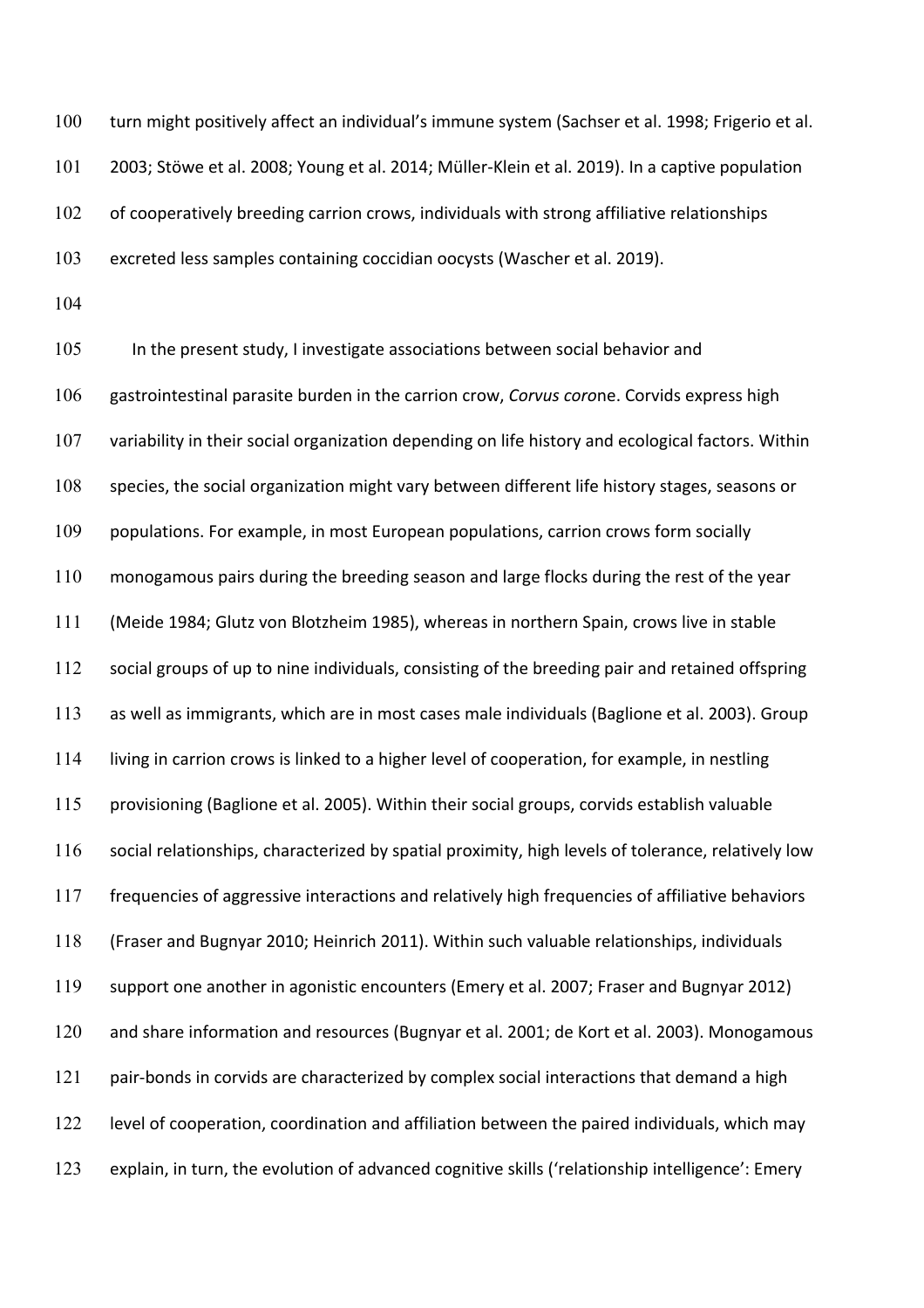et al. 2007; Wascher et al. 2018). Corvids usually establish linear dominance hierarchies (Izawa and Watanabe 2008). In a previous study on a cooperatively breeding population of captive carrion crows, individuals with strong affiliative bonds excreted a smaller proportion of samples containing coccidian oocysts as did individuals living in larger groups (Wascher et al. 2019). 124 125 126 127 128

129

 Here, I investigate the association between aspects of the social environment of non- cooperatively breeding captive carrion crows (strength of affiliative relationships, dominance hierarchy, and group structure) and fecal egg count. Fecal egg counts provide a reliable estimate of parasite infection rates (Seivwright et al. 2004; Daş et al. 2011). Further, I compare the results of the present study with the previously published data in Wascher et al. (2019). I expect a positive social environment, such as engaging in strong affiliative relationships, to reduce excretion of parasite eggs and oocysts. In the previous study, individual position in the dominance hierarchy was not correlated with eggs and oocysts excretion patterns and I expect to confirm these results. Lastly, I investigate the association between group size (i.e*.,* pairs or trios versus flocks of eight or nine individuals) and parasite product excretion. Parasite transmission may be expected to be facilitated by an increase in group size, however, in line with Wascher et al. (2019), I expect to find a negative association between group size and the number of parasite eggs and oocysts excreted by 130 131 132 133 134 135 136 137 138 139 140 141 142 143 individuals.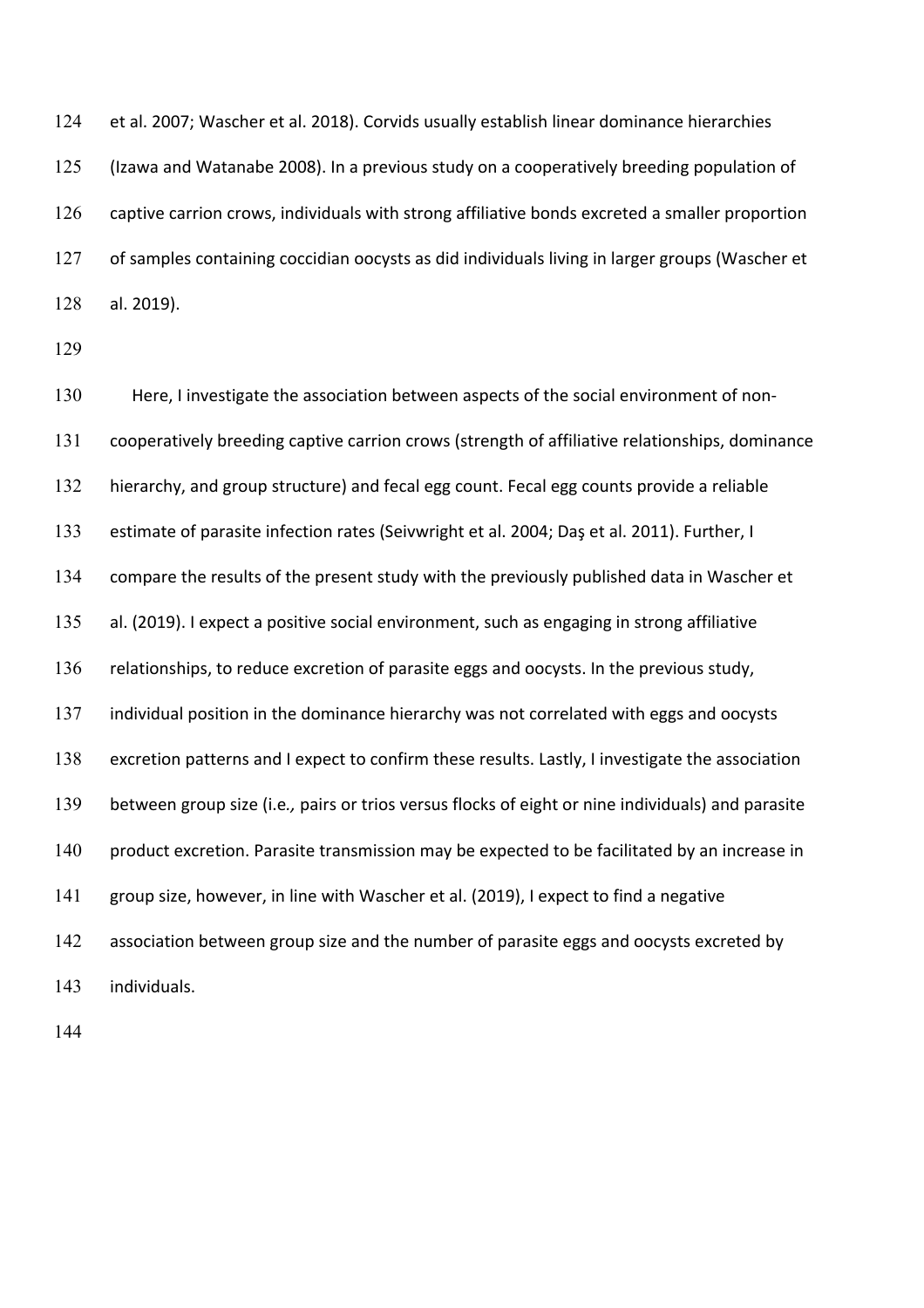#### 145 **Methods**

### *Study subjects and ethics statement*  146

 I collected the data for this study in four phases, between 2008-2010 and between 2012- 2015 from a population of captive carrion crows housed in large outdoor aviaries at the Konrad Lorenz research station (KLF), Grünau, Upper Austria (47°51'02 N 13°57'44 E). I observed 21 individuals (10 males and 11 females), kept in different group formations, such as groups of eight or nine individuals and pairs or trios. Due to the long-term character of the present study, individual birds were opportunistically moved between different compartments and group compositions due to age, reproduction, group expansion or the death of individual birds (Table 1). Aviaries were approximately 20-45  $m<sup>2</sup>$  and were equipped with wooden perches, natural vegetation and rocks. At the start of the study (2008), groups were kept in the large aviary (45  $m<sup>2</sup>$ ) and then consecutively moved into smaller compartments when separated into pairs and trio. In January 2012, all birds were moved into same sized compartments (20  $m<sup>2</sup>$ ). An enriched diet consisting of fruit, vegetables, bread, meat and milk products was provided on a daily basis. Water was available *ad libitum*  for both drinking and bathing. This study complied with Austrian and local government guidelines. Individuals remain captivity housed in the Cumberland game park and the KLF (under the license AT00009917), before and after completion of the present study. Data collection was entirely non-invasive, and no further animal experimental license was 147 148 149 150 151 152 153 154 155 156 157 158 159 160 161 162 163 164 165 166 required [\(http://www.ris.bka.gv.at/GeltendeFassung.wxe?Abfrage](http://www.ris.bka.gv.at/GeltendeFassung.wxe?Abfrage) = Bundesnormen&Gesetzesnummer = 10010558).

 *Behavioral data*  167

 I conducted a total of 899 individual focal observations. Each observation lasted five minutes, and I recorded all occurring behaviors. For this study, I focused on the frequencies 168 169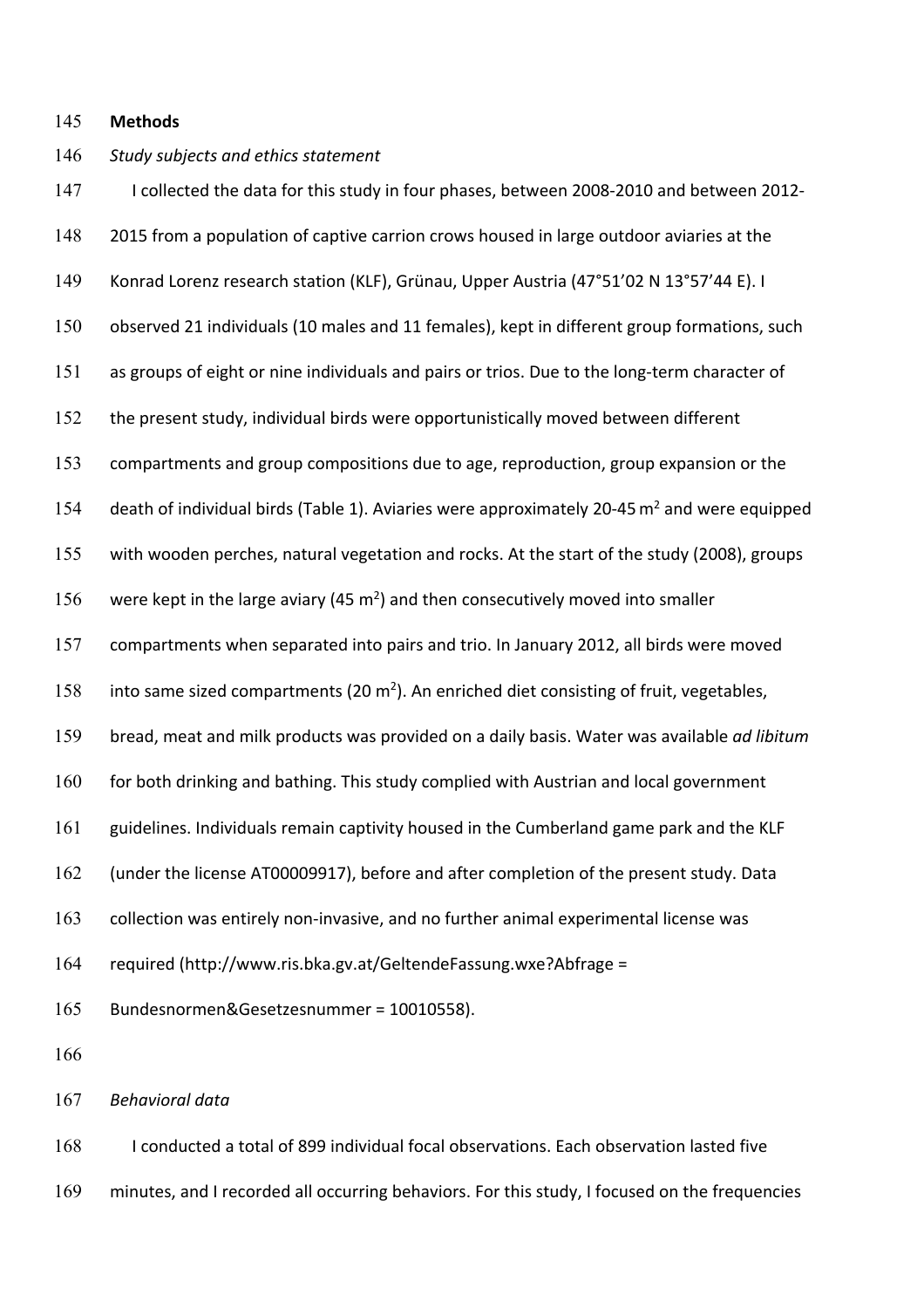of agonistic behavior (threat, chase flight, and fight) and affiliative behaviors (allopreen and contact sit). I recorded the identity, role (initiator/receiver) of interacting individuals and the outcome of the agonistic interaction (winner/loser), with the loser of an agonistic interaction defined as the individual that retreated. 170 171 172 173

174

 *Composite sociality index*  175

 For each phase of data collection, I calculated a composite sociality index (CSI) for each crow dyad within a group according to Silk et al. (2010). I included two affiliative behaviors, namely contact sitting and allopreening, to calculate the CSI. Following Archie et al. (2014) I corrected for different observational effort between individuals by regressing CSI against the number of observations per individual. The residuals from the regression presented the 'corrected CSI' (will be referred to as CSI from here onwards). The higher the CSI of a dyad, as compared with the frequency of the affiliative interactions observed within that dyad's group, the stronger the affiliative bond between the two individuals in that dyad. For statistical analysis, I used the maximum CSI among all dyads for each individual, which reflected their strongest affiliative relationship within the group. For descriptive purposes, I classified dyads as 'bonded' when they displayed a higher CSI than the average of the entire sample and lower rates of aggression than the average of the entire group. 176 177 178 179 180 181 182 183 184 185 186 187

188

189 *Elo-rating* 

 I calculated the relative success levels of individuals in agonistic encounters as an Elo- rating in the R package '*aniDom*' (version 0.1.4; Sánchez-Tójar et al. 2018). Elo-rating allows to track dynamic changes in rank over the different phases of data collection. Each individual was rated based on the outcome of each discrete interaction (winner / loser) and the 190 191 192 193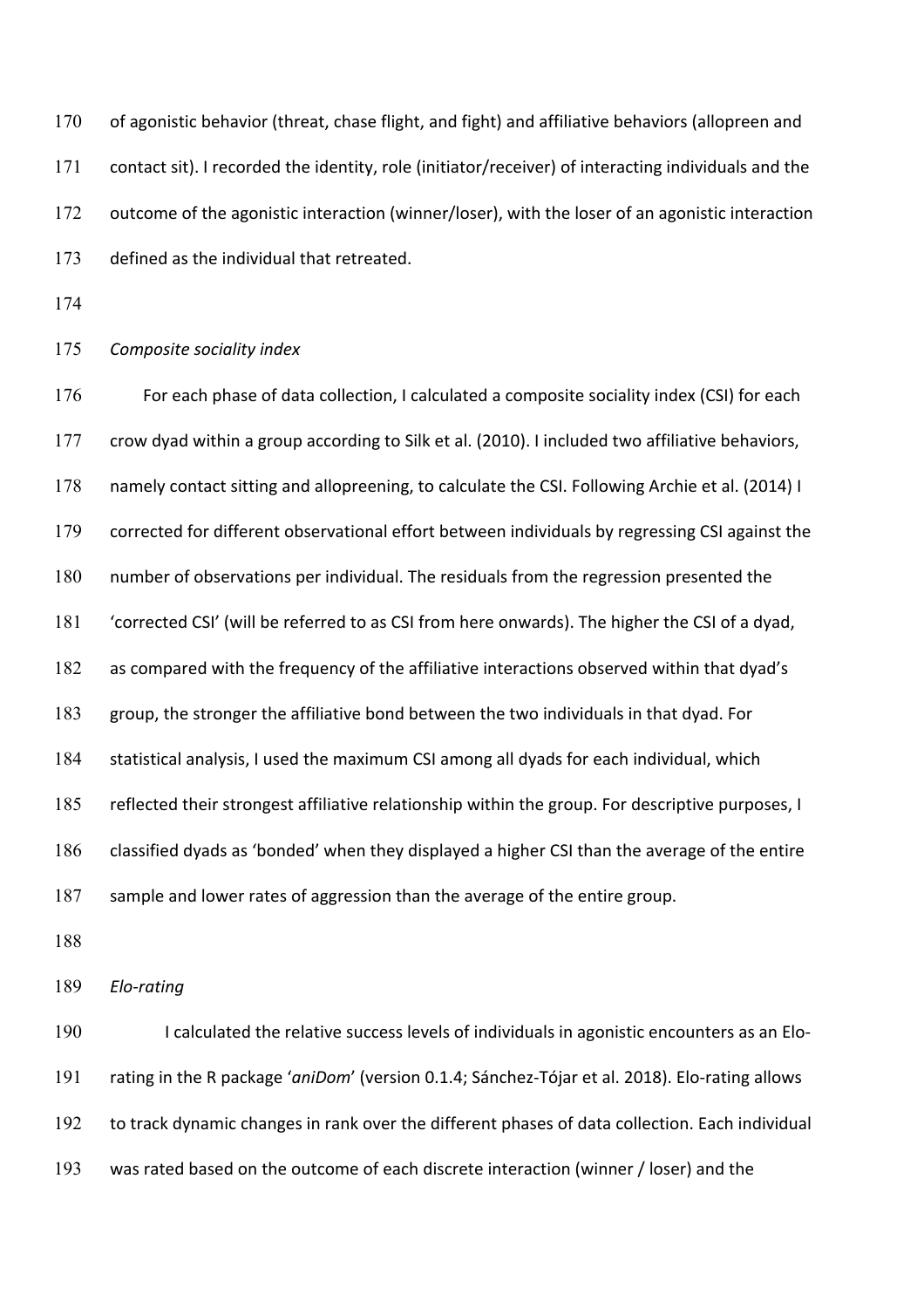(predicted) probability of that outcome occurring (Neumann et al. 2011). Similar to above, I calculated a 'corrected Elo-rating' to correct for different observational effort between individuals by regressing Elo-rating against the number of observations per individual. The residuals from the regression presented the 'corrected Elo-rating' (will be referred to as Elo- rating from here onwards). 194 195 196 197 198

199

#### 200 *Parasitological examination*

 During the entire study period, I collected a total of 559 individual droppings directly after defecation (for a detailed overview see Table 1). I determined individual gastrointestinal parasite load from droppings. From 2008 until November 2011, I used a modified version of the flotation method (Schnieder et al. 2006). I suspended the fresh droppings (0.1 g) in a 2 ml collection tube with 1 ml saturated saline. I shook collection tubes for 10 seconds and afterwards centrifuged for 5 minutes at 3000 rpm. After centrifugation, I filled the collection tubes with saline solution and positioned a cover slip (18 x 18 mm) onto the tube. The high density of the saline solution causes the parasite eggs and oocysts to float up and be caught on the cover slip (Carta and Carta 2000). After 10 minutes, I moved the cover slip onto an object slide and identified and counted the parasite eggs and oocysts (by size and shape). From December 2011 onwards, I used a McMaster counting chamber. I weighted the entire dropping, then diluted with 3 ml saturated NaCl solution per 0.1 g of dropping and mixed thoroughly. Afterwards, I poured the solution into both compartments of the McMaster counting chambers. After a 10-minute resting period, I counted the number of parasite eggs and oocysts in each compartment and calculated the number of parasite products per 1 ml 201 202 203 204 205 206 207 208 209 210 211 212 213 214 215 216 of dropping.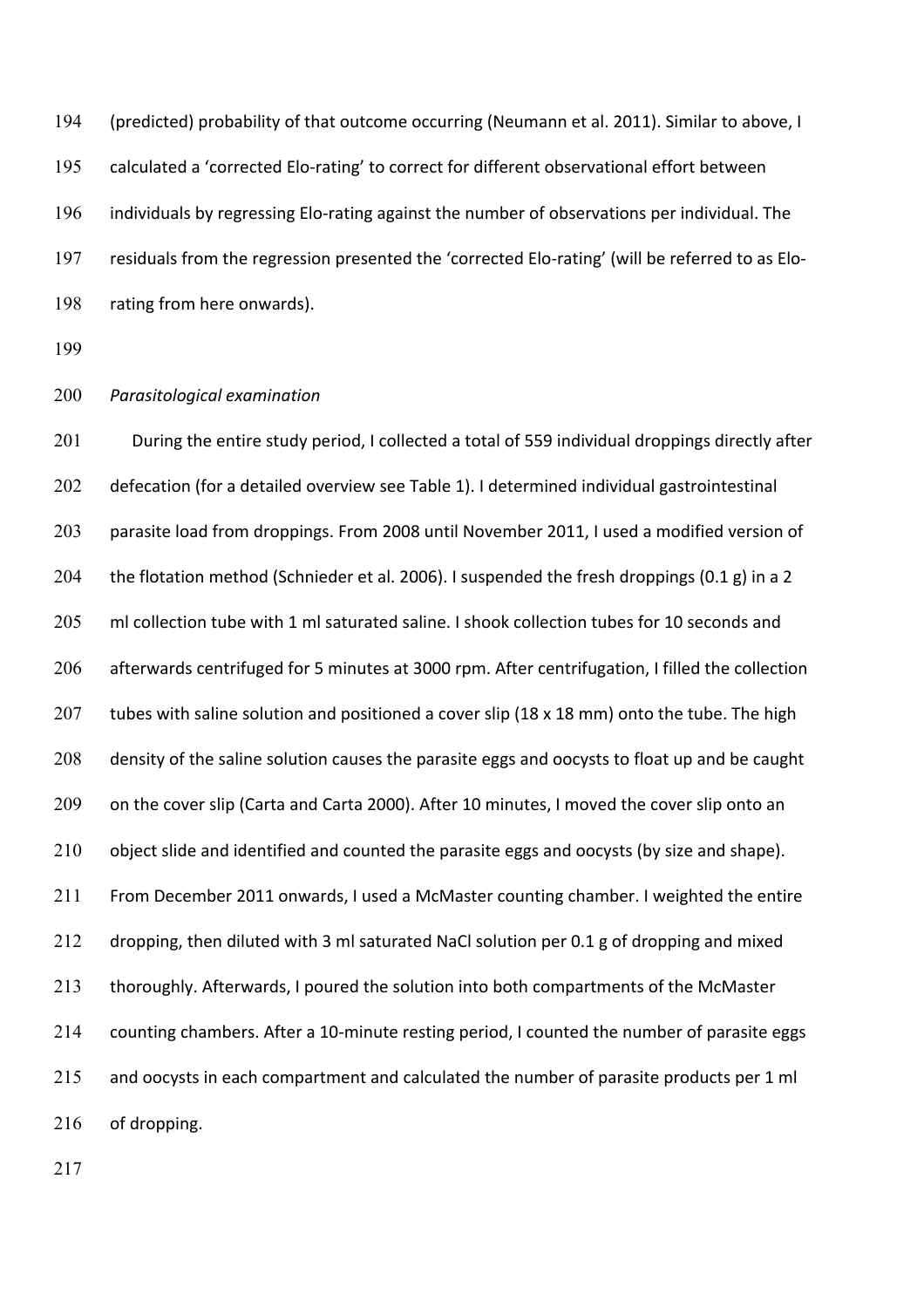I used a compound microscope with 100-fold and 400-fold amplification for parasite examination to identify coccidian oocysts, several nematode species (*Capillaria* sp., *Ascarida*  sp., *Syngamus* sp. and *Heterakis* sp., *Trichostrongylus tenius*) and cestodes to a varying degree (Table 2). I used presence versus absence of parasite eggs and oocysts for further analysis, which allowed a direct comparison between the two applied methods of droppings examination (flotation versus McMaster). As only nine samples contained cestodes, I conducted no further statistical analysis on this parasite group. 218 219 220 221 222 223 224

225

226 *Data analysis* 

 All data was analysed by CAFW. During behavioral data collection the author was blind to the outcome of parasitological examination and vice versa. I analyzed factors affecting the proportion of droppings containing coccidian oocysts and nematode eggs in crows using the *glmer* function in R (version 3.5.3; R Core Team 2019) in the *lme4* package (version 1.1-19; Bates et al. 2015). In two models, the number of samples containing nematode eggs or coccidian oocysts for each period of data collection was the response term. I calculated GLMMs with binomial error distribution and a two-vector response variable comprising the number of infected and non-infected samples for each individual in each phase. I employed various model diagnostics to confirm model validity (visual inspection of the distribution of residuals, Q-Q plots, residuals plotted against fitted values), none of which suggested violation of the model's assumptions. To assess multicollinearity between fixed factors, I calculated variance inflation factors (VIFs) using the *vif* function in the package *car* (version 3.0-6; Fox and Weisberg 2011). VIFs for all models were below 1.6, indicating that there was no issue with multicollinearity (Zuur et al. 2009). Strength of affiliative relationships (CSI value), social structure (pair/trio or group), number of related 227 228 229 230 231 232 233 234 235 236 237 238 239 240 241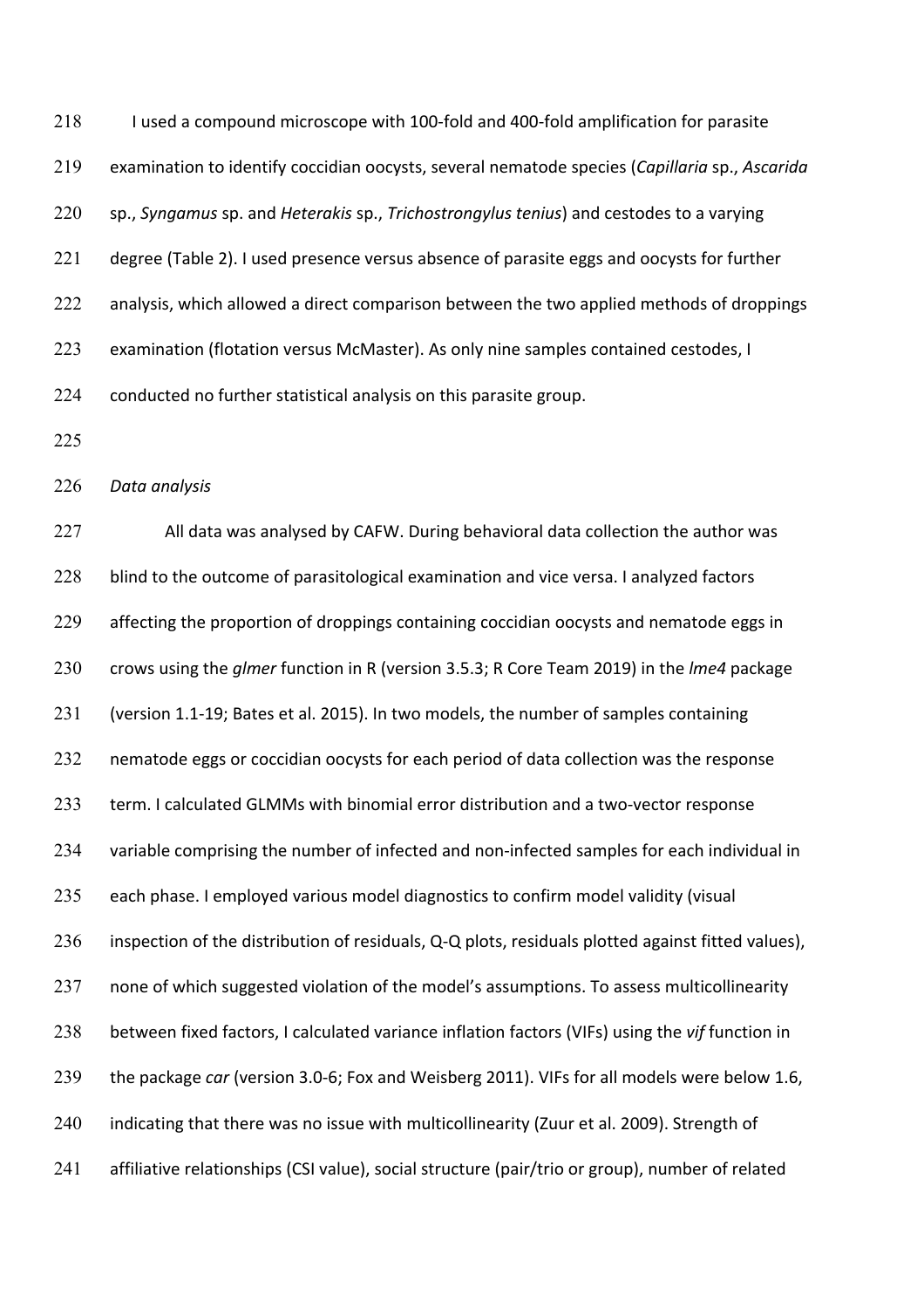individuals, sex and Elo-rating were included as explanatory variables. For each model, I fitted individual identity as a random term to control for the potential dependence associated with multiple samples from the same individuals. The statistical significance level was adjusted to P ≤ 0.025 following Bonferroni, to account for multiple testing of coccidia oocysts and nematode eggs. In addition to the main analysis, I compared the results based on the present dataset (collected from a non-cooperatively breeding population of captive carrion crows) with those based on a previously published data (from a cooperatively breeding population) (Wascher et al*.* 2019). Data collection and analysis (for example calculation of CSI and Elo-rating scores) were comparable in both studies. In order to investigate potential differences in social structure between the two populations, I compared the number of social relationships applying a GLMM with Poisson error distribution, as well as CSI value and Elo-rating applying two general linear models (GLMs) with Gaussian error distribution. Population was included as explanatory variable, individual identity was fitted as a random term in each model and I calculated models in the *lme4 Data availability statement*  242 243 244 245 246 247 248 249 250 251 252 253 254 255 256 257 258 package.

 The datasets generated and/or analysed during the current study are available in the Open Science Framework repository, <https://osf.io/3ytpf>/. 259 260

261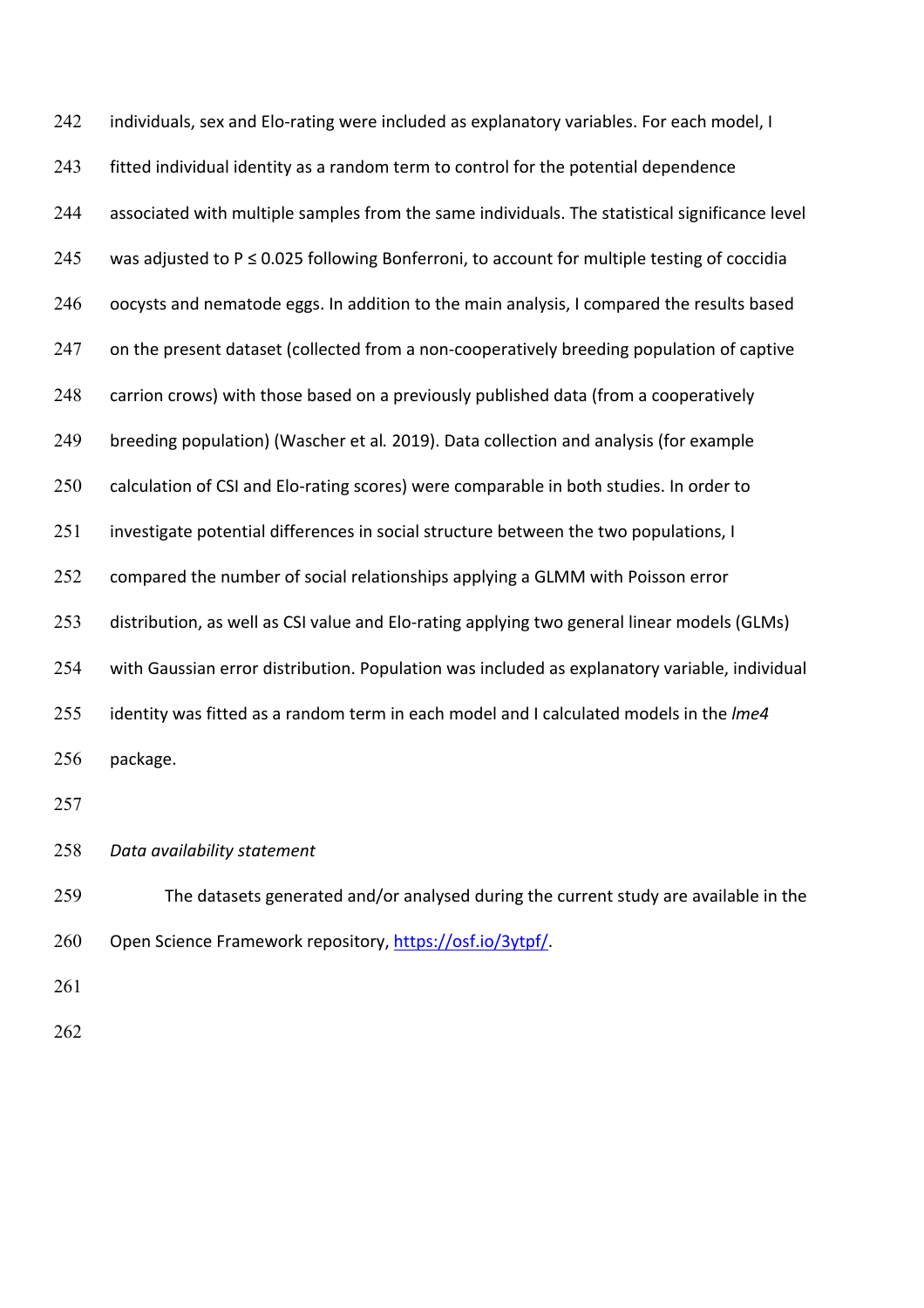263 **Results** 

### *Social relationships* 264

 I observed 30 bonded dyads (out of 213 dyads in total), of which 19 were male- female dyads (five between related individuals and 14 between unrelated individuals). Six dyads were male-male dyads (all between unrelated individuals) and five female-female dyads (all between unrelated individuals). On average (± SD), males and females had 2.125  $(± 1.642)$  and 1.625  $(± 1.505)$  bonded partners, respectively. The mean CSI  $(± SD)$  between bonded dyads was 2.467 (± 2.165) for male-female, 2.258 (± 1.744) for female-female and 3.911 (± 2.062) for male-male bonds. Neither the number of social bonds, the CSI value or Elo-rating differed between the cooperatively breeding and non-cooperatively breeding populations of crows (number of social bonds: estimate  $\pm$  SE = -0.157  $\pm$  0.363, z = -0.433, P = 0.664; CSI: estimate ± SE = -0.154 ± 0.748, z = -0.206, P = 0.836; Elo-rating: estimate ± SE = - 9.733 ± 54.373, z = -0.179, P = 0.857). 265 266 267 268 269 270 271 272 273 274 275

276

### 277 *Occurrence of coccidian oocysts and nematode eggs*

 243 samples from 18 individuals contained coccidian oocysts (43 % compared to 31 % in the Spanish population of cooperatively breeding crows). Crows kept in groups of eight or nine individuals excreted less samples containing coccidian oocysts compared to crows kept in pairs or trios (estimate ± SE = 0.986 ± 0.276, z = 3.564, P < 0.001, Fig. 1). Higher ranking individuals excreted fewer samples containing coccidian oocysts than lower ranking individuals (estimate  $\pm$  SE = -0  $\pm$  0, z = -2.167, P = 0.03, Fig. 2). However, the number of samples containing coccidian oocysts was not related to number of related individuals in the group, CSI (after Bonferroni correction) and sex (Table 3a). 278 279 280 281 282 283 284 285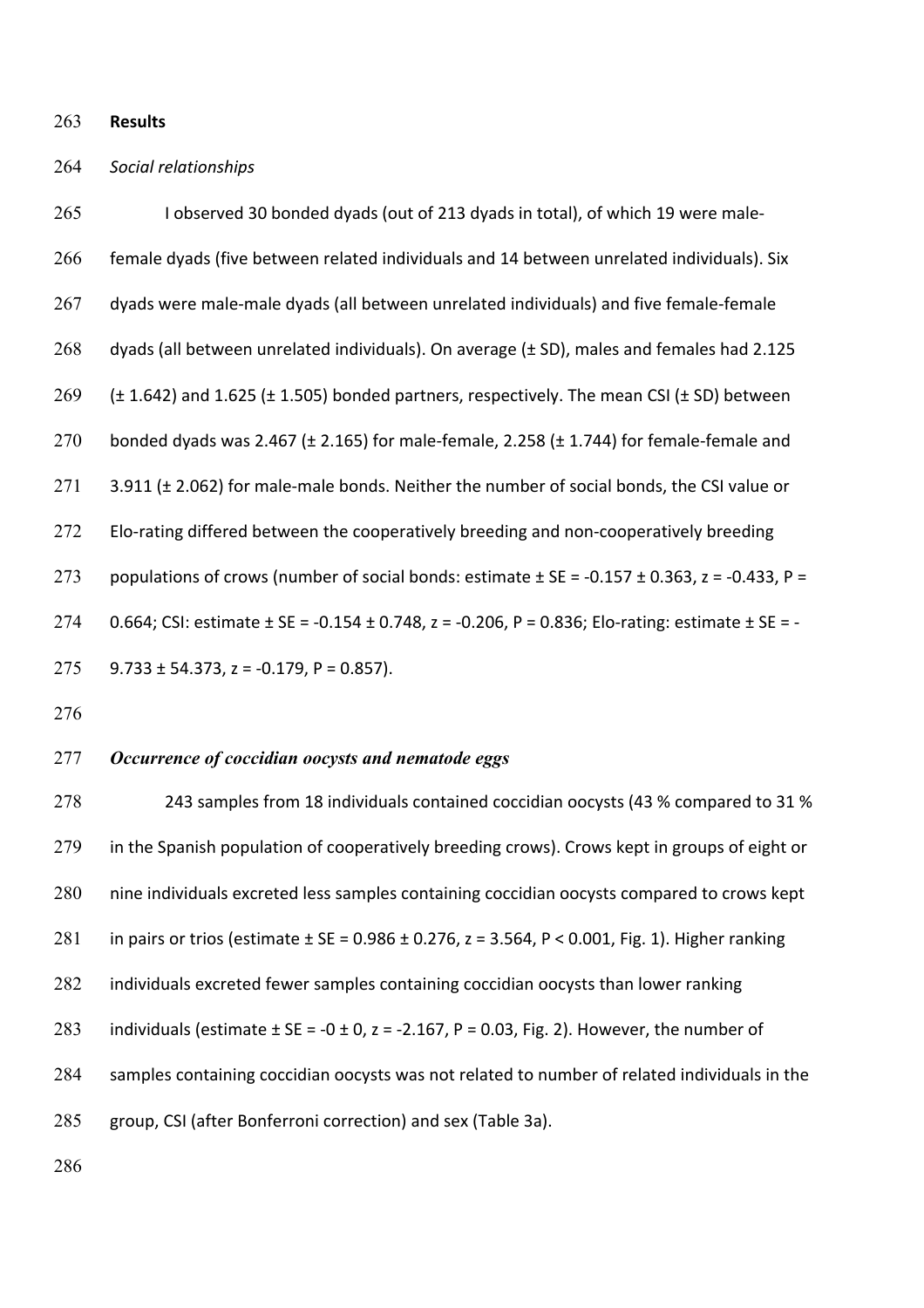- Overall, 172 samples, collected from 14 individuals contained nematode eggs (31 % compared to 9 % in the Spanish population of cooperatively breeding crows). None of the factors investigated significantly affected excretion patterns of nematode eggs (Table 3b).
-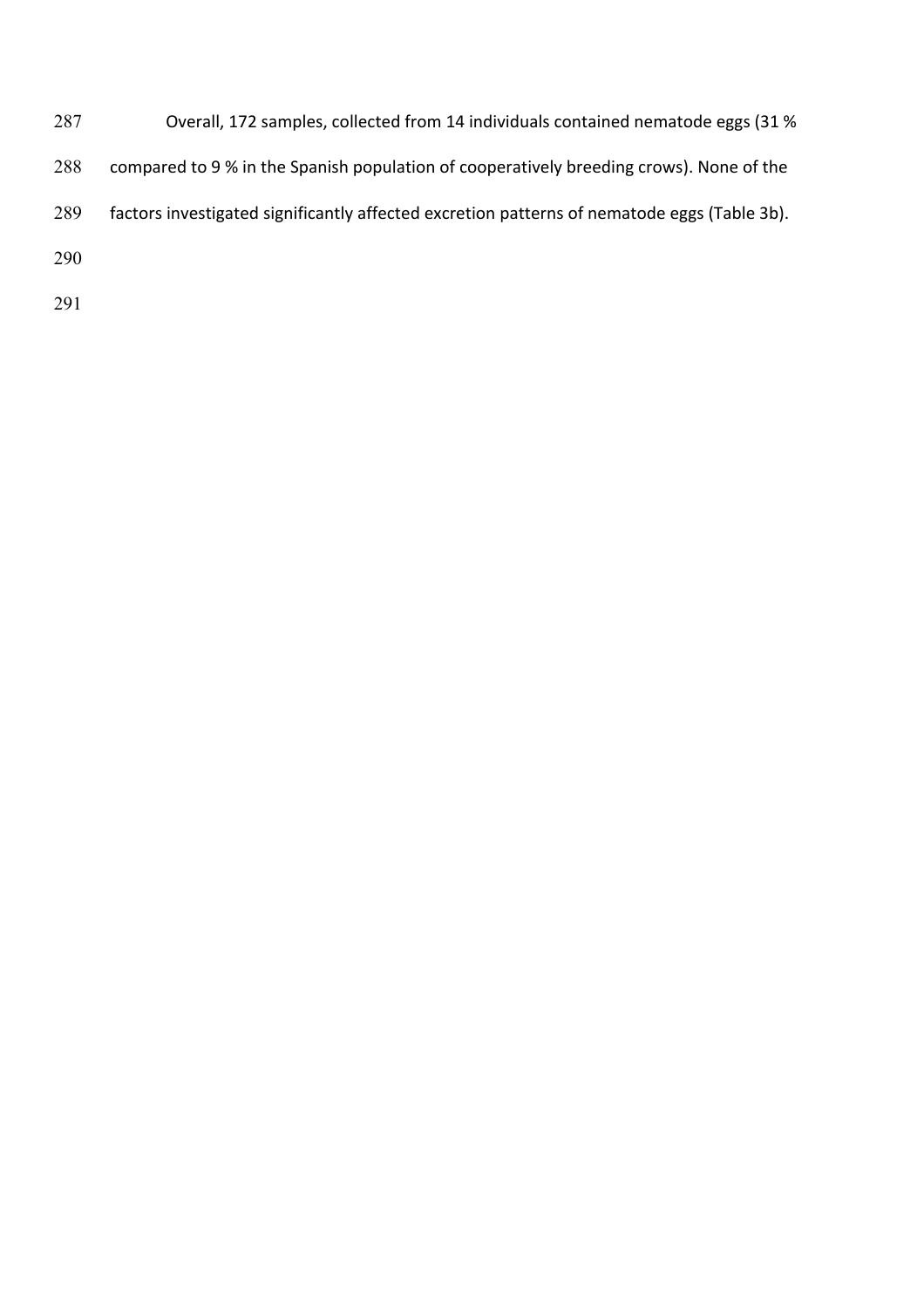#### 292 **Discussion**

 In this study, individuals from a population of non-cooperatively breeding carrion crows excreted less samples containing coccidian oocysts when kept in larger groups (8 or 9 individuals) compared to those individuals kept in smaller groups (2 or 3 individuals). Further, lower-ranking individuals excreted more samples containing parasite oocysts compared to higher-ranking individuals. A similar association between group-size and parasite excretion patterns was found in a population of cooperatively breeding carrion crows (Wascher et al. 2019). However, other patterns in the present study did not replicate previous findings. In a group of cooperatively breeding crows, the proportion of samples containing coccidian oocysts was negatively correlated with the strength of affiliative social relationships, but dominance hierarchy did not affect parasite excretion patterns (Wascher et al. 2019). 293 294 295 296 297 298 299 300 301 302 303

304

 The present study suggests that variation in the social system within a species can result in differences in parasite product excretion patterns. Here, in a population of non- cooperatively breeding carrion crows, subordinate individuals excreted more samples containing coccidian oocysts. In contrast, no such association was found in a population of cooperatively-breeding carrion crows (Wascher et al. 2019). In a way this is surprising, as dominance is a mechanism to suppress reproduction in subordinate individuals in some cooperatively breeding mammalian species (Creel et al. 1992; Young et al. 2006) and I would have expected an effect of rank position on parasite excretion patterns in the cooperatively breeding population of carrion crows, but not in the non-cooperatively breeding group. On the other hand, avian cooperatively breeding societies have often been described as highly tolerant, especially towards related individuals (Baglione et al. 2003; Dickinson et al. 2009), 305 306 307 308 309 310 311 312 313 314 315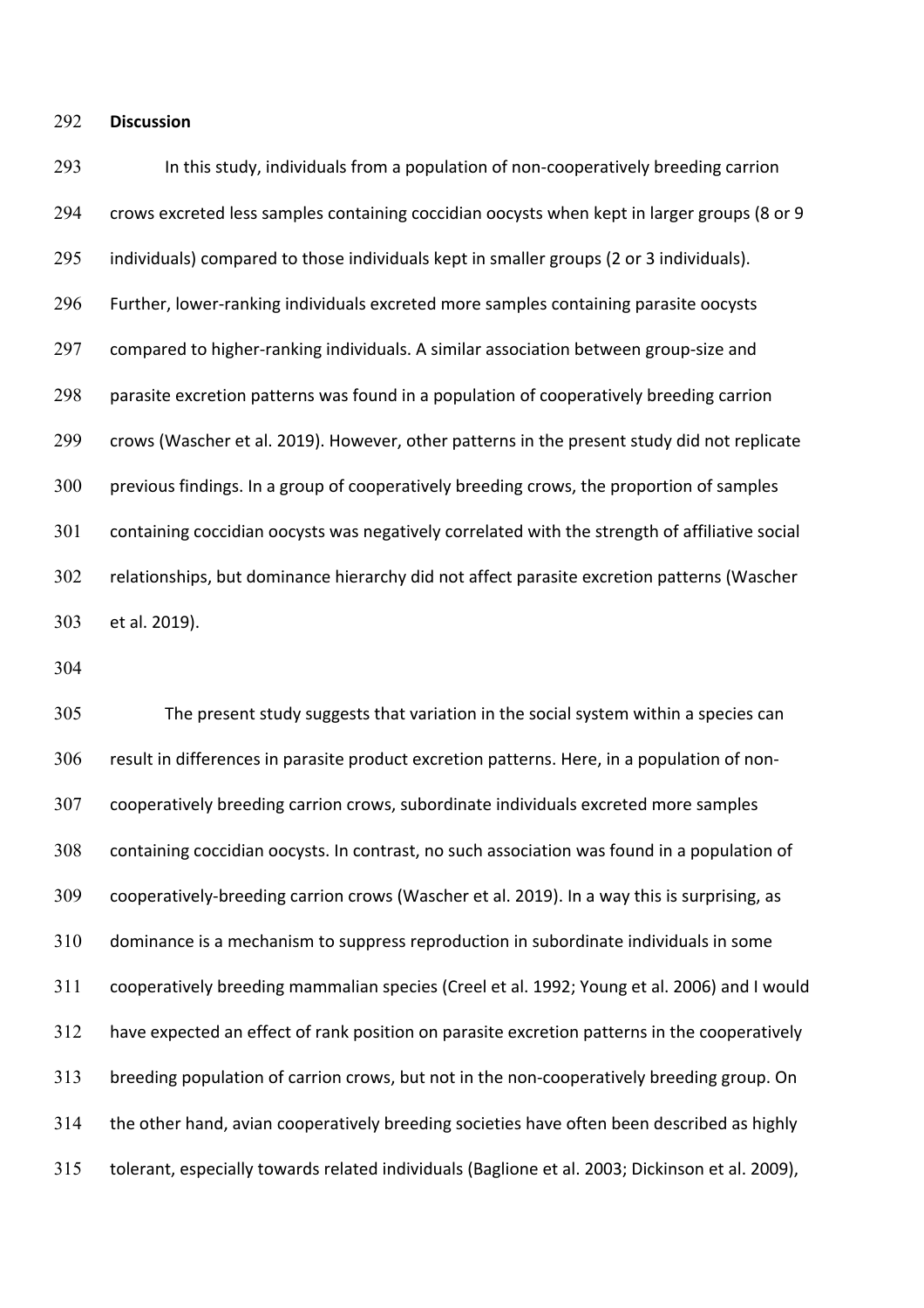which could explain the present results. The relationship between social rank, glucocorticoid excretion and immune function is a complex one and can depend on factors like mating system, costs of rank acquisition and maintenance, or social stability (Goymann and Wingfield 2004; Cavigelli and Chaudhry 2012; Beehner and Bergman 2017; Habig et al. 2018). Further, the relationship between glucocorticoids and parasite burden might not be linear, and only high levels of physiological stress might influence parasite infection (Romeo et al. 2020). In two recent meta-analyses on several vertebrate taxa, dominant individuals exhibited higher parasite burden compared to subordinates, especially in linear versus egalitarian hierarchies and in mating systems where dominance rank predicts mating effort (Habig and Archie 2015; Habig et al. 2018). This is in contrast to the results of the present study. Carrion crows also can be considered to form linear and stable hierarchies (Chiarati et al. 2010), with dominant individuals gaining priority of access to resources such as food (Chiarati et al. 2011). In Siberian hamsters, *Phodopus sungorus*, social defeat affects immune function (Chester et al. 2010). Similar to the results in the present study, subordinate individuals display a higher parasite burden in a variety of species (Guenons, *Cercopithecus mitis*: Foerster et al. 2015; mice, *Mus musculus*: Rau 1983; plain zebra, *Equus* quagga: Fugazzola and Stancampiano 2012). Higher levels of parasite excretion in subordinate individuals might reflect higher exposure to psychosocial stressors compared to dominant individuals (Levy et al. 2020). 316 317 318 319 320 321 322 323 324 325 326 327 328 329 330 331 332 333 334

335

 I did not find an effect of sex on parasite excretion patterns. Differences in parasite burden between the sexes are mostly mediated by endocrine-immune interactions (Zuk and McKean 1996; Klein 2004). For example, high levels of testosterone are expected to be positively correlated with high parasite burden (Hudman et al. 2000; Decristophoris et al. 336 337 338 339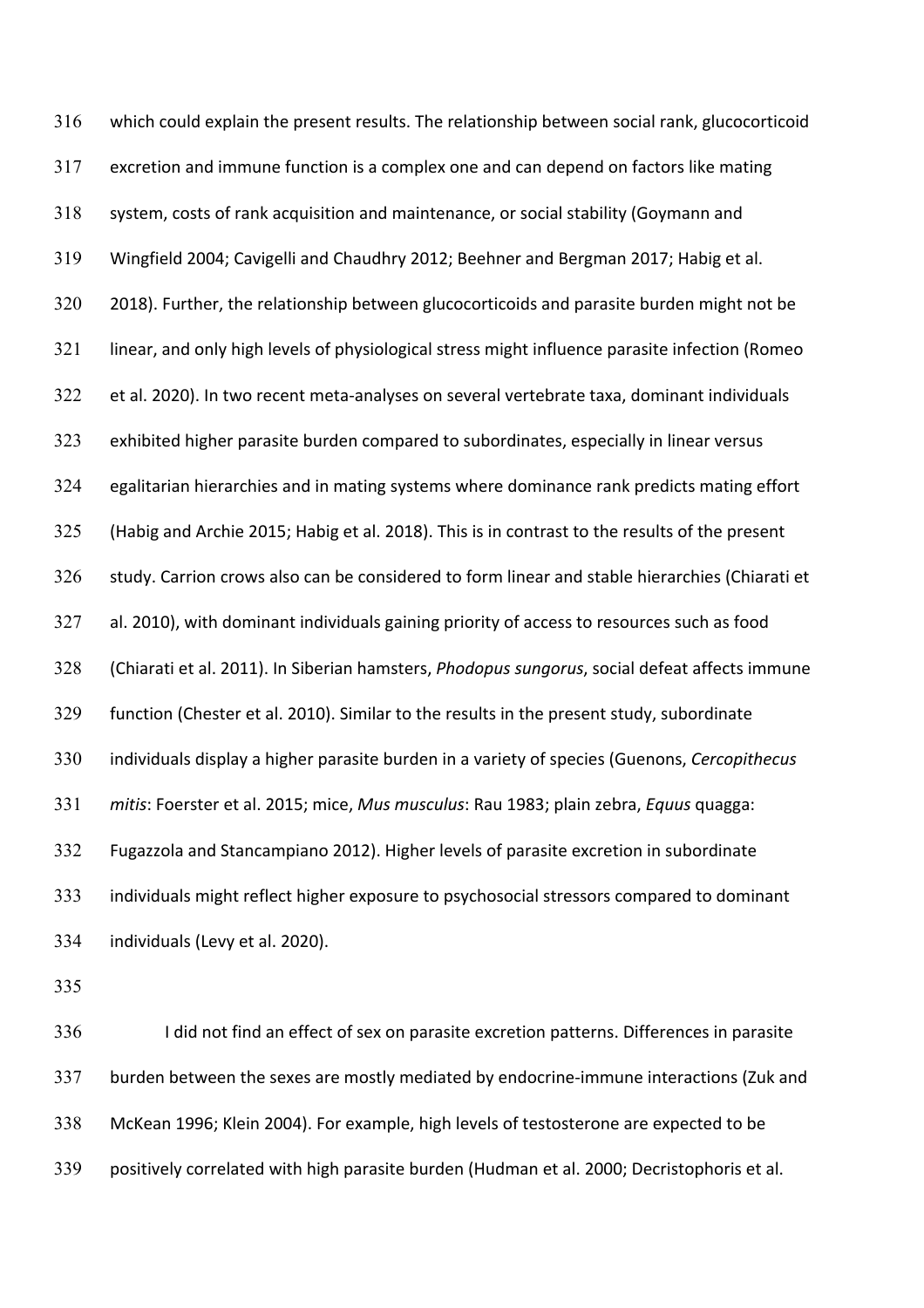2007). Related to this, males are usually expected to have higher levels of endoparasites compared to females. However, this pattern does not hold in all species. Similar to the present study in carrion crows, a relationship between sex and parasite excretion was missing, for example, in red-fronted lemurs, *Eulemur fulvus rufus* (Clough et al. 2010), brown mouse lemur, *Microcebus rufus* (Rafalinirina et al. 2019), and four species of songbirds (Granthon and Williams 2017). Data for the present study was collected throughout the year in non-reproductively active birds, hence sex-steroid levels are expected to be generally low (Soma 2006; Hau et al. 2008), and therefore both sexes might have been similarly susceptible to parasite infection in the studied population. 340 341 342 343 344 345 346 347 348

349

 Increased exposure to parasites and disease transmission is considered as one of the major disadvantages of group living. Group size is usually positively related to parasite burden, which is seen as a major selective force in group living animals (Côté and Poulin 1995; Rifkin et al. 2012; Patterson and Ruckstuhl 2013). Similar to a previous study in captive cooperatively breeding carrion crows, individuals in the present study excreted less samples containing coccidian oocysts when living in larger groups. A limitation of the present study is the fact that I only used two categories of group size (2-3 and 8-9 individuals). Individuals were grouped together in these categories opportunistically. Juvenile crows in the wild form 'non-breeder flocks' (Meide 1984; Glutz von Blotzheim 1985), usually larger than 8-9 individuals, however group sizes at the study site needed to be kept small in order for them to be manageable. It had to be considered that groups size and parasite load are associated in a non-linear manner, which could not be assessed in the present study (Hopkins et al. 2020). Infection by parasites in group living animals can be caused by different mechanisms. For example, parasites can be transmitted directly during social interactions, hence 350 351 352 353 354 355 356 357 358 359 360 361 362 363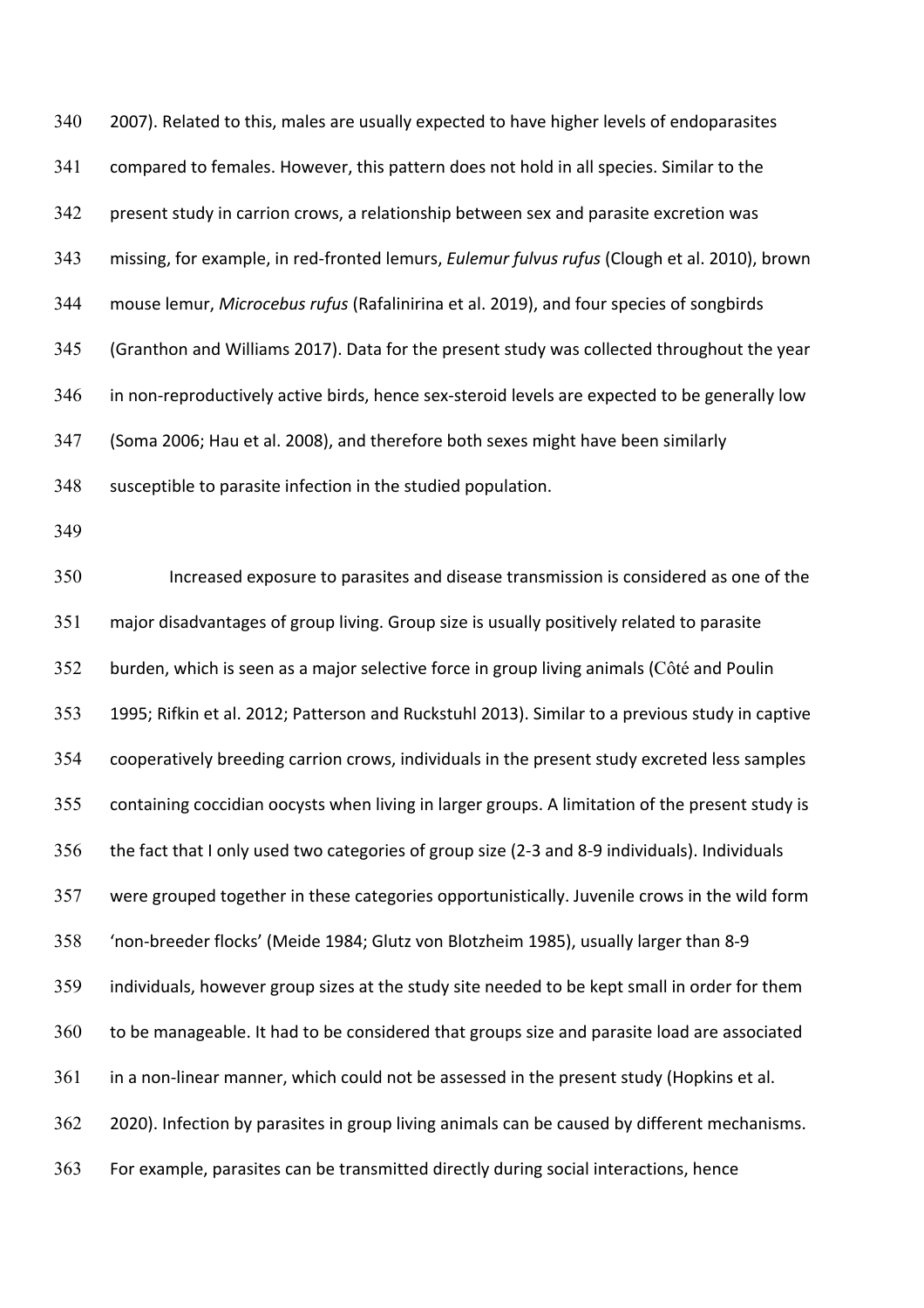individuals engaging more socially are at greater risk of infection. Parasite infection can also be related to physiological processes, which allow parasites increased replication or survival in the host, for example, a compromised immune system, mediated by the physiological stress response (Muehlenbein and Watts 2010). Unfortunately, in the present study I have not measured individual stress levels and therefore cannot verify an association between parasite excretion patterns and levels of stress. The relationships between the physiological stress response, the immune system, and susceptibility to parasites are quite complex. A recent meta-analysis of 110 records from 65 studies in mammalian hosts from experimental and observational studies generally indicated a positive relationship between glucocorticoids and parasite burden (Defolie et al. 2020), however, overall results about the relationship are complex. Future studies investigating the direct link between social behavior, physiological stress response and parasite excretion patterns would be desirable. 364 365 366 367 368 369 370 371 372 373 374 375

376

 In contrast to Wascher et al. (2019), strengths of affiliative social relationships were not associated with the proportion of samples containing coccidian oocysts. Neither the strength nor the number of affiliative relationships differed significantly between the subject populations in these studies. Therefore, it does not seem that populations show a general behavioral difference in affiliative relationships within groups. In cooperatively breeding crows, individuals with strong affiliative relationships excreted less samples containing coccidian oocysts (Wascher et al. 2019), which could reflect a stress reducing and immune system enhancing function of affiliative social relationships. Strong relationships between pair-partners, between kin, and also between non-paired and unrelated individuals play a significant role in the social life of corvids, and have been hypothesized to be an important driver in the evolution of cognition (Emery et al. 2007). I expected to find, but was unable to 377 378 379 380 381 382 383 384 385 386 387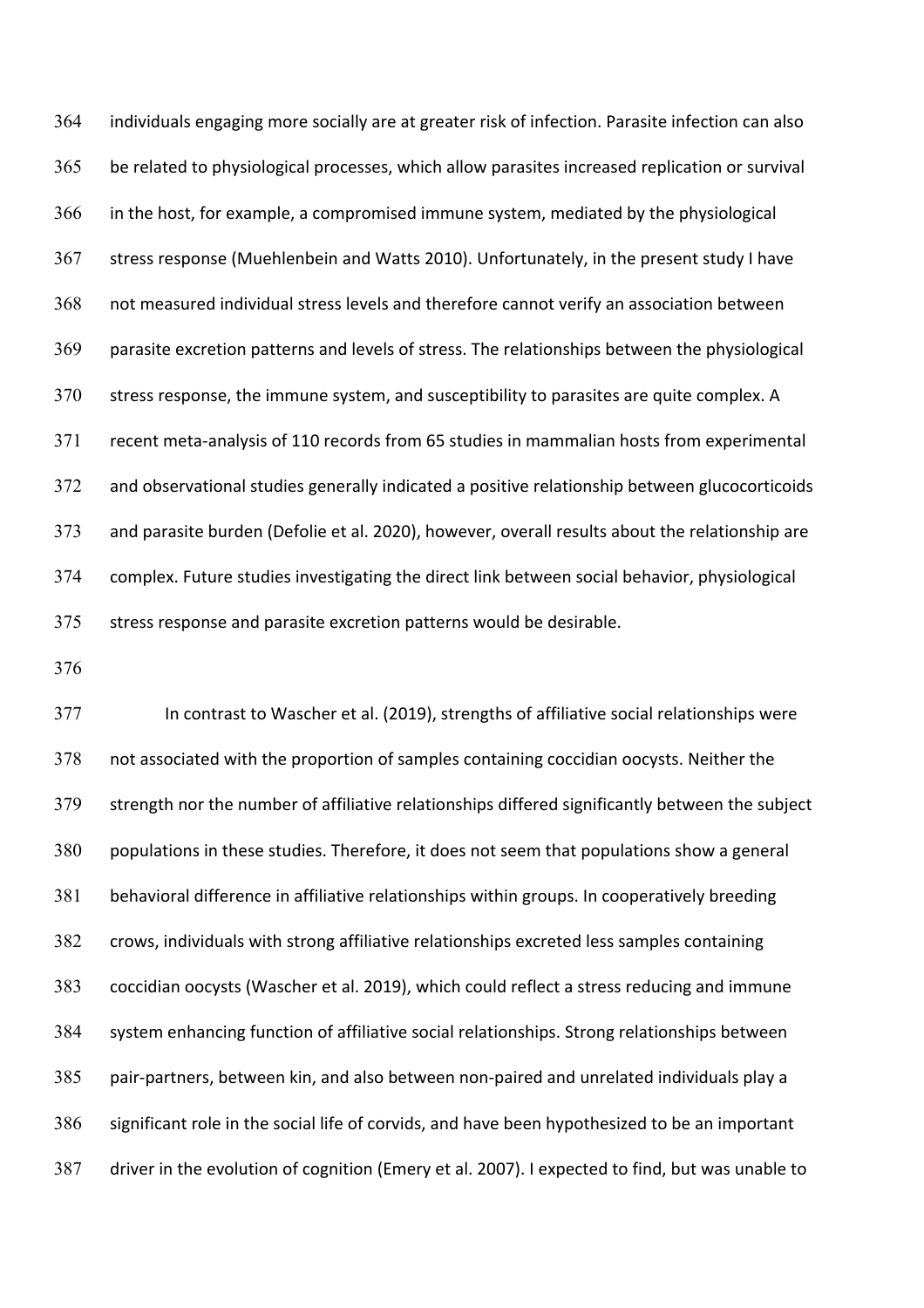confirm in the present study, that the nature of an individual's social relationships would affect their health and physiology. This is especially interesting as dominance rank was negatively correlated with the proportion of samples excreted containing coccidian oocysts. Aggressive social interactions have previously been shown to be among the most potent stressors (Wascher et al. 2008) and position in the hierarchy is related to stress (Creel 2001) and immunodepression (Barnard et al. 1998) in a number of species. Social relationships have been suggested to mitigate the effects of aggression onto the physiological stress response (Sachser et al. 1998) and therefore I would have expected to find an effect of strength of affiliative relationships on parasite product excretion in carrion crows. 388 389 390 391 392 393 394 395 396

397

 nematode eggs was found to be related to social factors. These results replicated those of Wascher et al. (2019) and may be related to differences between these parasite species in their lifecycles. Coccidian oocysts have a shorter prepatent period compared to nematode eggs (Edgar 1955; French and Zachary 1994). This could potentially make them more sensitive to short-term changes in stress levels and immune system. This is supported by a study in carrion crows, showing coccidian oocysts, but not nematode eggs to significantly increase in the first week after a major stressor (Spreafico et al. 2012). In graylag geese, excretion of coccidian oocysts, but not nematode eggs are significantly increased in the first week after social isolation (Ludwig et al. 2017). 398 399 400 401 402 403 404 405 406 407 In the present study, the excretion of coccidian oocysts but not excretion of

408

 In summary, more droppings containing coccidian oocysts were excreted by individuals kept in pairs and trios compared to groups of eight or nine individuals. Strength of affiliative social relationships did not correlate with parasite product excretion; however, subordinate 409 410 411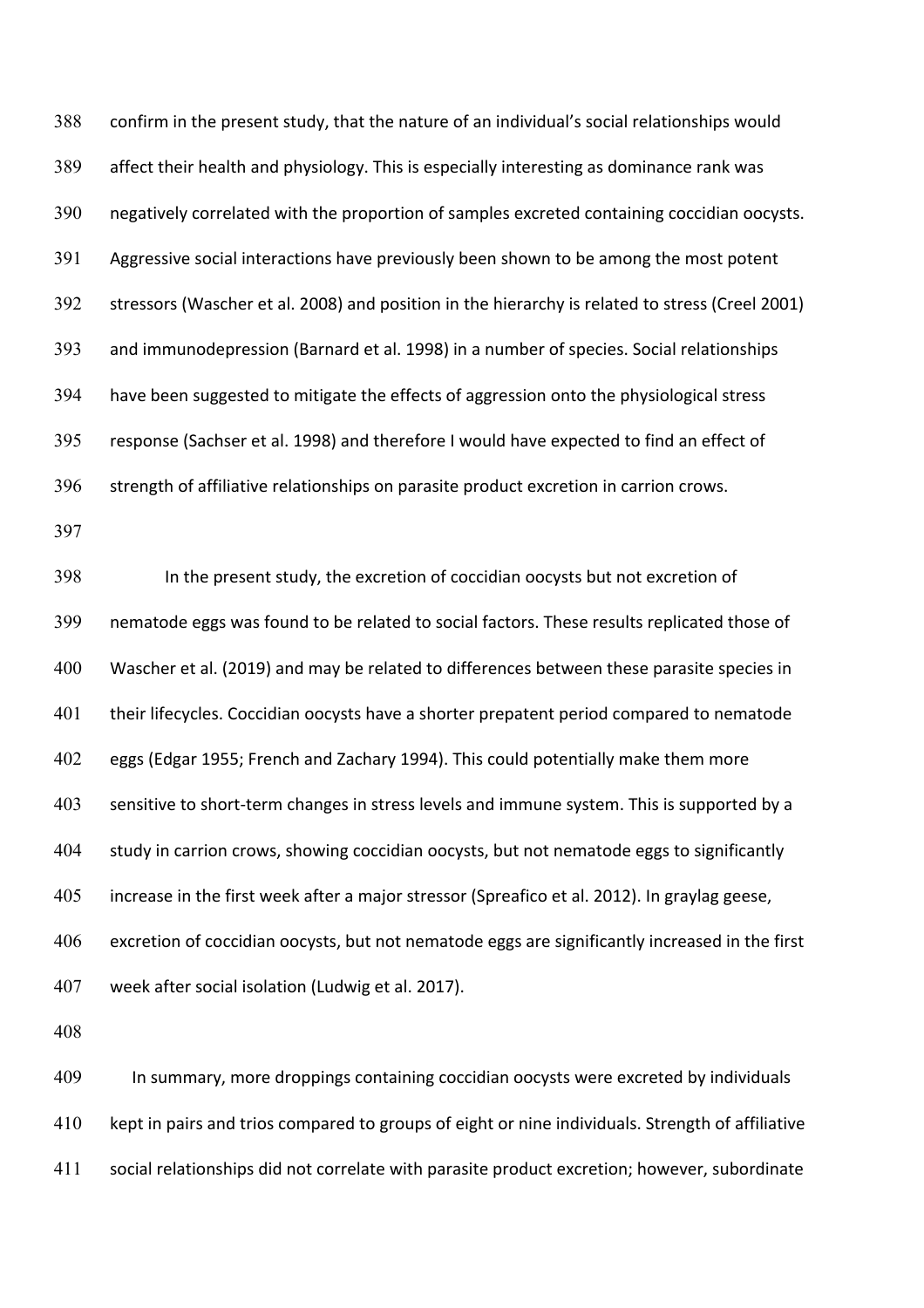- 412 individuals excreted more samples containing coccidian oocysts compared to dominant
- 413 individuals. The present results illustrate differences in the social system in carrion crows
- also resulting in different associations between social environment and parasite product
- excretion.
- 

### **Acknowledgments**

- 418 I am very grateful to Gaius de Smidt for detailed feedback on the manuscript. I also thank
- two anonymous referees for valuable comments on the manuscript.
- 

### **Ethics Statement**

### *Funding*

- 423 This work was supported by the Fonds zur Förderung Wissenschaftlicher Forschung Austria
- (FWF) project P21489-B17 to Kurt Kotrschal and CAFW, and permanent support was
- 425 provided by the 'Verein der Förderer' and the Herzog von Cumberland Stiftung.

### *Conflict of Interest*

427 The author declares no conflict of interest.

### *Ethical approval*

- All procedures were conducted in accordance with the ASAB/ABS guidelines for the
- 430 treatment of animals in behavioral research. The keeping of these captive birds was
- authorized under a license issued to the Cumberland Wildlife park Grünau (AT00009917).
- 432 Data collection was entirely non-invasive, and no further animal experimental license was
- required.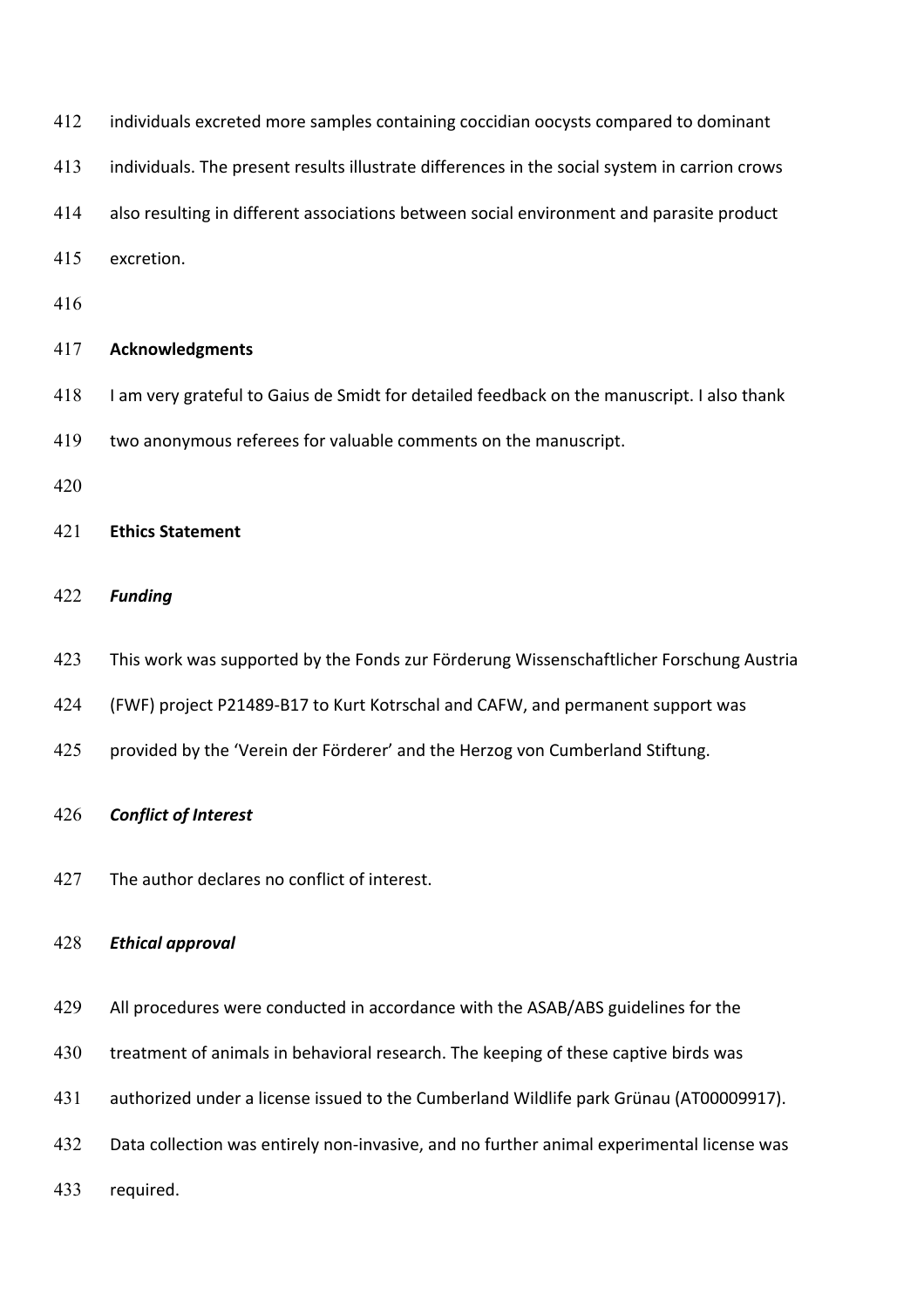# *Informed consent*  434<br>435

Not applicable.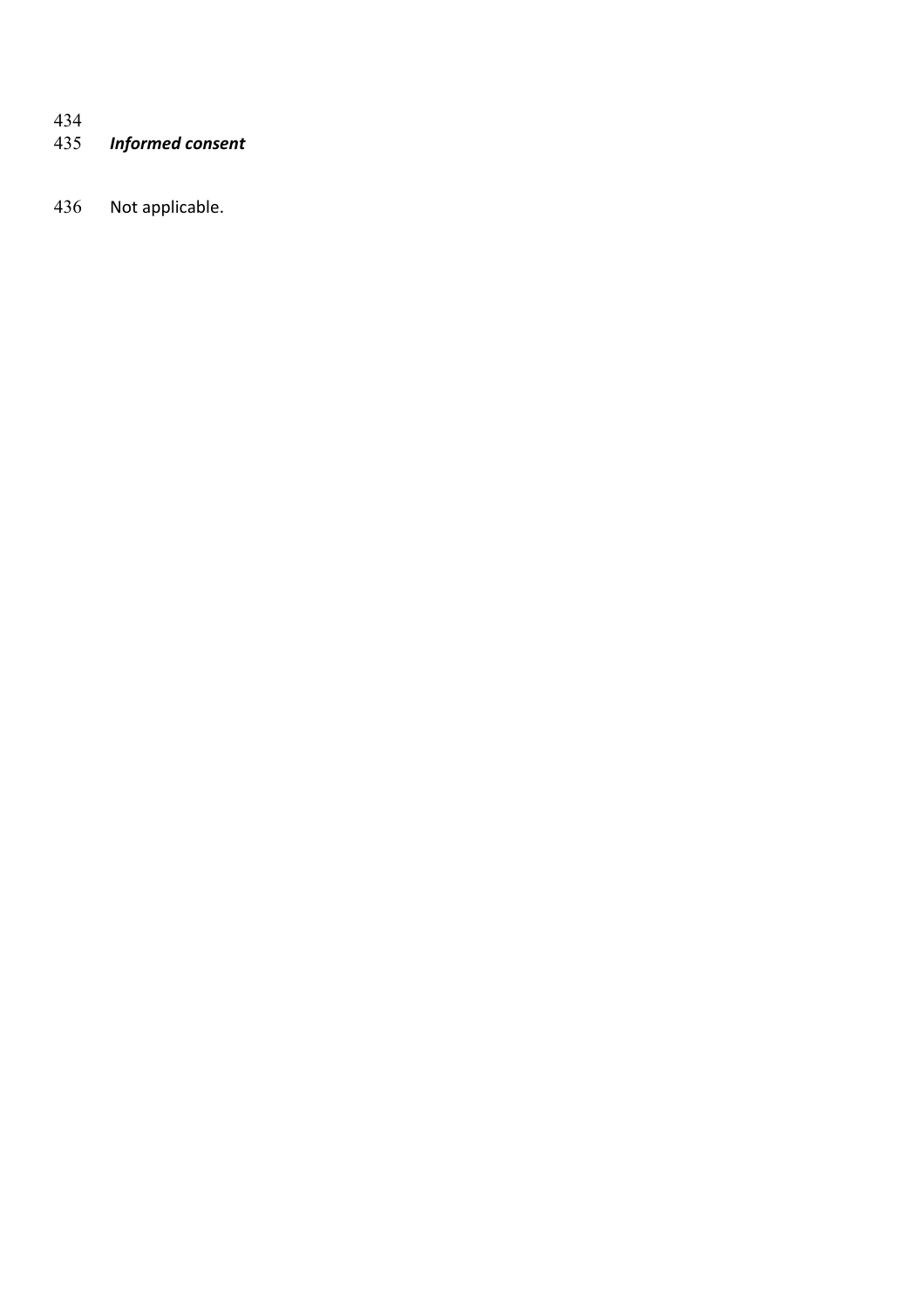## 437 **References**

- 438 Akinyi MY, Jansen D, Habig B, Gesquiere LR, Alberts SC, Archie EA (2019) Costs and
- 440 439 drivers of helminth parasite infection in wild female baboons. J Anim Ecol 88:1029–1043. doi:10.1111/1365-2656.12994
- 441 Alexander RD (1974) The evolution of social behavior. Annu Rev Ecol Evol S 5:325–383
- 442 Apanius V (1998) Stress and immune defense. Adv Stud Behav 27:133–153
- 443 Archie EA, Altmann J, Alberts SC (2012) Social status predicts wound healing in wild 444 baboons. P Natl Acad Sci USA 109:9017–9022. doi:10.1073/pnas.1206391109
- 445 Archie EA, Tung J, Clark M, Altmann J, Alberts SC (2014) Social affiliation matters: both
- 446 same-sex and opposite-sex relationships predict survival in wild female baboons. Proc R Soc 447 B 281:20141261. doi:10.1098/rspb.2014.1261
- 448 Azpiroz A, Garmendia L, Fano E, Sanchez-Martin JR (2003) Relations between aggressive
- 450 449 behavior, immune activity, and disease susceptibility. Aggress Violent Beh 8:433–453. doi:10.1016/S1359-1789(02)00066-6
- 451 Baglione V, Canestrari D, Marcos JM, Ekman J (2003) Kin selection in cooperative alliances 452 of carrion crows. Science 300:1947–9. doi:10.1126/science.1082429
- 453 Baglione V, Marcos JM, Canestrari D, Griesser M, Andreotti G, Bardini C, Bogliani G (2005)
- 454 Does year-round territoriality rather than habitat saturation explain delayed natal dispersal and
- cooperative breeding in the carrion crow? J Anim Ecol 74:842–851. doi:10.1111/j.1365- 455 456 2656.2005.00983.x
- 457 Balasubramaniam KN, Beisner BA, Hubbard JA, Vandeleest JJ, Atwill ER, McCowan B
- 458 (2019) Affiliation and disease risk: social networks mediate gut microbial transmission
- 459 among rhesus macaques. Anim Behav 151:131–143. doi:10.1016/j.anbehav.2019.03.009
- 460 Barnard CJ, Behnke JM, Gage AR, Brown H, Smithurst PR (1998) The role of parasite–
- 461 induced immunodepression, rank and social environment in the modulation of behaviour and
- 462 hormone concentration in male laboratory mice (*Mus musculus*). Proc R Soc Lond B
- 463 265:693–701. doi:10.1098/rspb.1998.0349
- 464 Bates D, Mächler M, Bolker B, Walker S (2015) Fitting linear mixed-effects models using lme4. J Stat Softw 67:1–48 465
- 466 Beehner JC, Bergman TJ (2017) The next step for stress research in primates: To identify
- 467 relationships between glucocorticoid secretion and fitness. Horm Behav 91:68–83.
- 468 doi:10.1016/j.yhbeh.2017.03.003
- 469 Buchholz R (1995) Female choice, parasite load and male ornamentation in wild turkeys.
- 470 Anim Behav 50:929–943. doi:10.1016/0003-3472(95)80095-6
- 471 Bugnyar T, Kijne M, Kotrschal K (2001) Food calling in ravens: are yells referential signals?
- 472 Anim Behav 61:949–958. doi:10.1006/anbe.2000.1668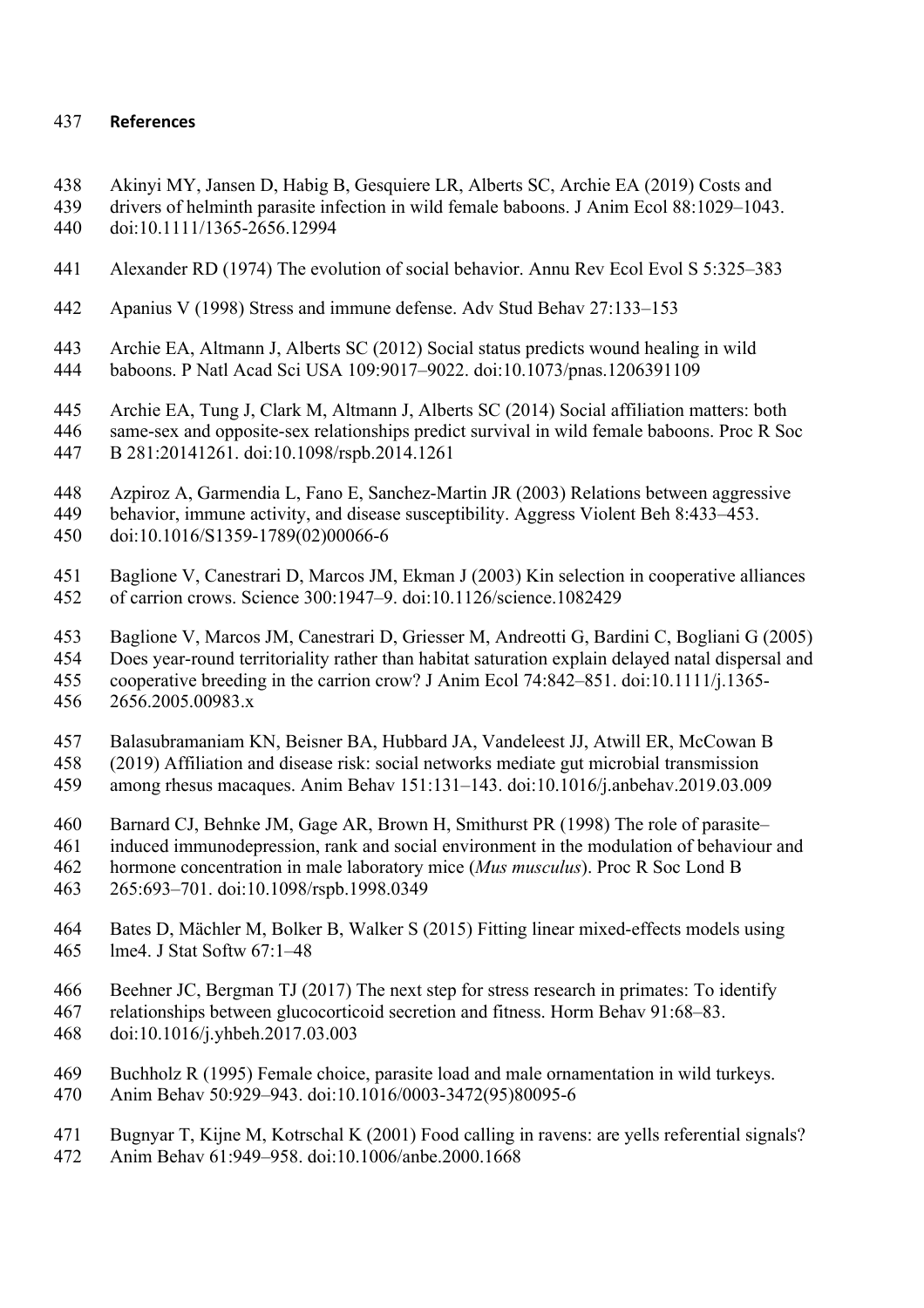- 473 Carta LK, Carta DG (2000) Nematode specific gravity profiles and applications to flotation 474 extraction and taxonomy. Nematology 2:201–210
- Cavigelli SA, Chaudhry HS (2012) Social status, glucocorticoids, immune function, and 475
- 476 health: Can animal studies help us understand human socioeconomic-status-related health
- 477 disparities? Horm Behav 62:295–313. doi:10.1016/j.yhbeh.2012.07.006
- 478 Chester Emily M, Bonu T, Demas GE (2010) Social defeat differentially affects immune
- 479 responses in Siberian hamsters (*Phodopus sungorus*). Physiol Behav 101:53–58.
- 480 doi:10.1016/j.physbeh.2010.04.016
- 481 Chester Emily M., Bonu T, Demas GE (2010) Social defeat differentially affects immune
- 482 responses in Siberian hamsters (*Phodopus sungorus*). Physiol Behav 101:53–58. 483 doi:10.1016/j.physbeh.2010.04.016
- 484 Chiarati E, Canestrari D, Vera R, Marcos JM, Baglione V (2010) Linear and stable
- 485 dominance hierarchies in cooperative carrion crows. Ethology 116:346–356.
- 486 doi:10.1111/j.1439-0310.2010.01741.x.
- 487 Chiarati E, Canestrari D, Vila M, Vera R, Baglione V (2011) Nepotistic access to food
- 488 resources in cooperatively breeding carrion crows. Behav Ecol Sociobiol 65:1791–1800. 489 doi:10.1007/s00265-011-1187-1
- Clough D, Heistermann M, Kappeler PM (2010) Host intrinsic determinants and potential 490
- 491 consequences of parasite infection in free-ranging red-fronted lemurs (*Eulemur fulvus rufus*). 492 Am J Phys Anthropol 142:441–452. doi:10.1002/ajpa.21243
- 493 Coté IM, Poulin R (1995) Parasitism and group size in social animals: a meta-analysis. Behav 494 Ecol 6:159–165. doi:10.1093/beheco/6.2.159
- Creel S (2001) Social dominance and stress hormones. Trends Ecol Evol 16:491–497. 495 496 doi:10.1016/S0169-5347(01)02227-3.
- 497 Creel S, Creel N, Wildt DE, Monfort SL (1992) Behavioural and endocrine mechanisms of 498 reproductive suppression in Serengeti dwarf mongooses. Anim Behav 43:231–245.
- 499 doi:doi:10.1016/s0003-3472(05)80219-2
- Daş G, Savaş T, Kaufmann F, Idris A, Abel H, Gauly M (2011) Precision, repeatability and 500
- 501 representative ability of faecal egg counts in *Heterakis gallinarum* infected chickens. Vet
- 502 Parasitol 183:87–94. doi:10.1016/j.vetpar.2011.07.005
- 503 Decristophoris PMA, von Hardenberg A, McElligott AG (2007) Testosterone is positively 505 504 related to the output of nematode eggs in male Alpine ibex (*Capra ibex*) faeces. Evol Ecol Res 9:1277–1292
- 506 Defolie C, Merkling T, Fichtel C (2020) Patterns and variation in the mammal parasite– 507 glucocorticoid relationship. Biol Rev 95:74–93. doi:10.1111/brv.12555
- 508 DeVries AC, Glasper ER, Detillion CE (2003) Social modulation of stress responses. Physiol 509 Behav 79:399–407. doi:10.1016/S0031-9384(03)00152-5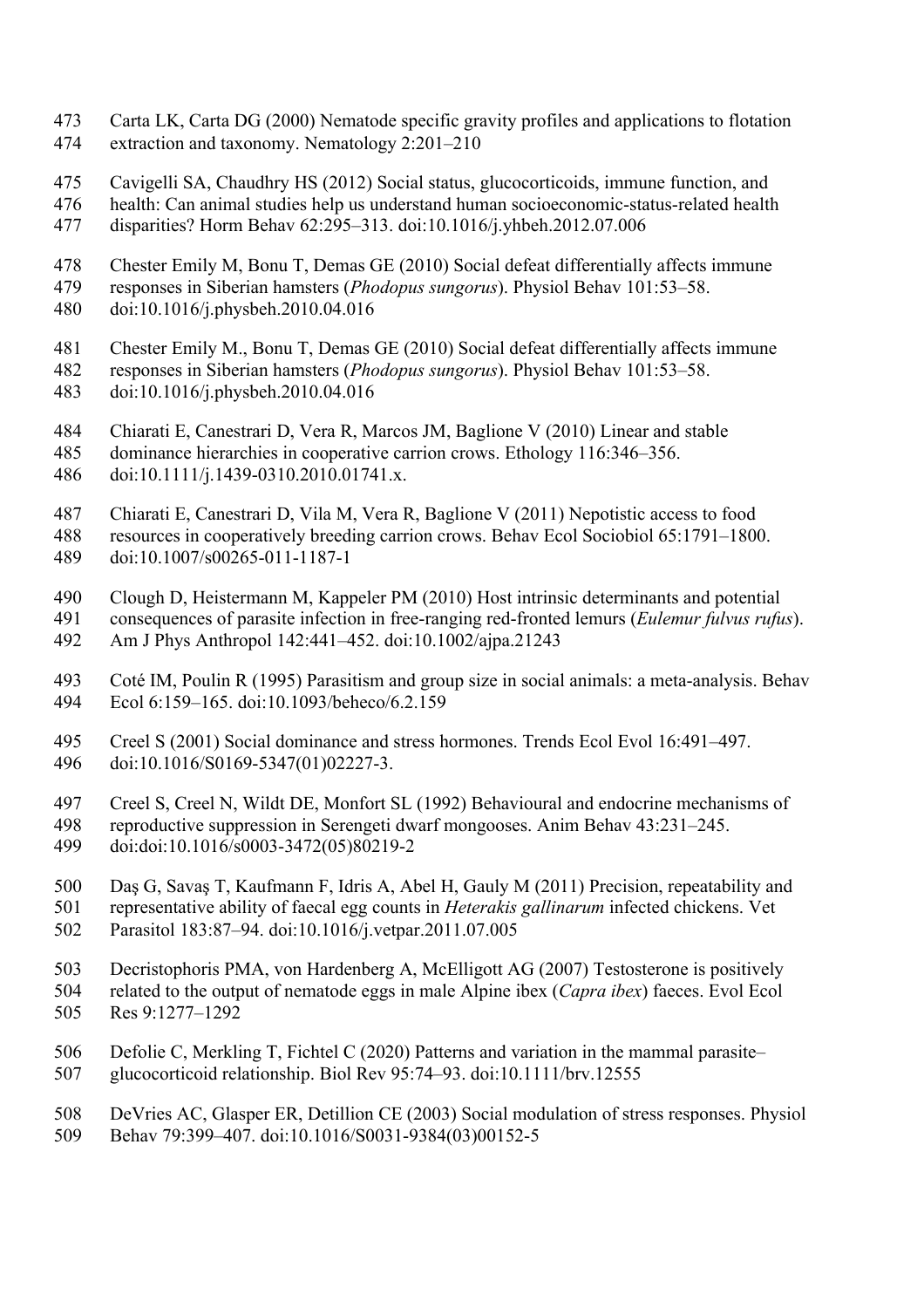- Dickinson JL, Euaparadorn M, Greenwald K, Mitra C, Shizuka D (2009) Cooperation and 510
- 511 competition: nepotistic tolerance and intrasexual aggression in western bluebird winter
- 512 groups. Anim Behav 7:867–872. doi:10.1016/j.anbehav.2008.11.026
- 513 Drewe JA (2010) Who infects whom? Social networks and tuberculosis transmission in wild 514 meerkats. Proc R Soc Lond B 277:633–642. doi:10.1098/rspb.2009.1775
- Duboscq J, Romano V, Sueur C, MacIntosh AJJ (2016) Network centrality and seasonality 515
- 516 interact to predict lice load in a social primate. Sci Rep 6:22095. doi:10.1038/srep22095.
- 517 Edgar SA (1955) Sporulation of oocysts at specific temperatures and notes on the prepatent 518 period of several species of avian coccidia. J Parasitol 41:214. doi:10.2307/3273795
- 519 Emery NJ, Seed AM, von Bayern Auguste M P, Clayton NS (2007) Cognitive adaptations of 520 social bonding in birds. Phil Trans R Soc B 362:489–505. doi:10.1098/rstb.2006.1991
- 521 Ezenwa VO, Ghai RR, McKay AF, Williams AE (2016) Group living and pathogen infection 522 revisited. Curr Opin Behav Sci 12:66–72. doi:10.1016/j.cobeha.2016.09.006
- 523 Foerster S, Kithome K, Cords M, Monfort SL (2015) Social status and helminth infections in
- 524 female forest guenons (*Cercopithecus mitis*): Rank and nematode infections in a forest
- 525 guenon. Am J Phys Anthropol 158:55–66. doi:10.1002/ajpa.22764
- 526 Fox J, Weisberg S (2011) An {R} Companion to Applied Regression, 2nd edn. Sage 527 Publications, Thousand Oakes, CA
- 528 Fraser ON, Bugnyar T (2010) The quality of social relationships in ravens. Anim Behav 529 79:927–933. doi:10.1016/j.anbehav.2010.01.008
- Fraser ON, Bugnyar T (2012) Reciprocity of agonistic support in ravens. Anim Behav 530 531 83:171–177. doi:10.1016/j.anbehav.2011.10.023
- 532 French RA, Zachary JF (1994) Parasitology and pathogenesis of Geopetitia aspiculata
- 534 new host records. J Zoo Wildlife Med 25:403–422 533 (Nematoda: Spirurida) in zebra finches (*Taeniopygia guttata*): Experimental infection and
- Frigerio D, Weiss B, Dittami J, Kotrschal K (2003) Social allies modulate corticosterone 535
- 536 excretion and increase success in agonistic interactions in juvenile hand-raised graylag geese
- 537 (*Anser anser*). Can J Zool 81:1746–1754. doi:10.1139/Z03-149
- 538 Fugazzola MC, Stancampiano L (2012) Host social rank and parasites: Plains zebra (*Equus*
- 539 *quagga*) and intestinal helminths in Uganda. Vet Parasitol 188:115–119.
- 540 doi:10.1016/j.vetpar.2012.03.019
- 541 Glutz von Blotzheim UN (1985) Handbuch der Vögel Mitteleuropas. Aula-Verlag, 542 Wiesbaden
- 543 Goymann W, Wingfield JC (2004) Allostatic load, social status and stress hormones: the costs 544 of social status matter. Anim Behav 67:591–602. doi:10.1016/j.anbehav.2003.08.007
- Granthon C, Williams DA (2017) Avian malaria, body condition, and blood parameters in 545
- 546 four species of songbirds. Wilson J Ornithol 129:492–508. doi:10.1676/16-060.1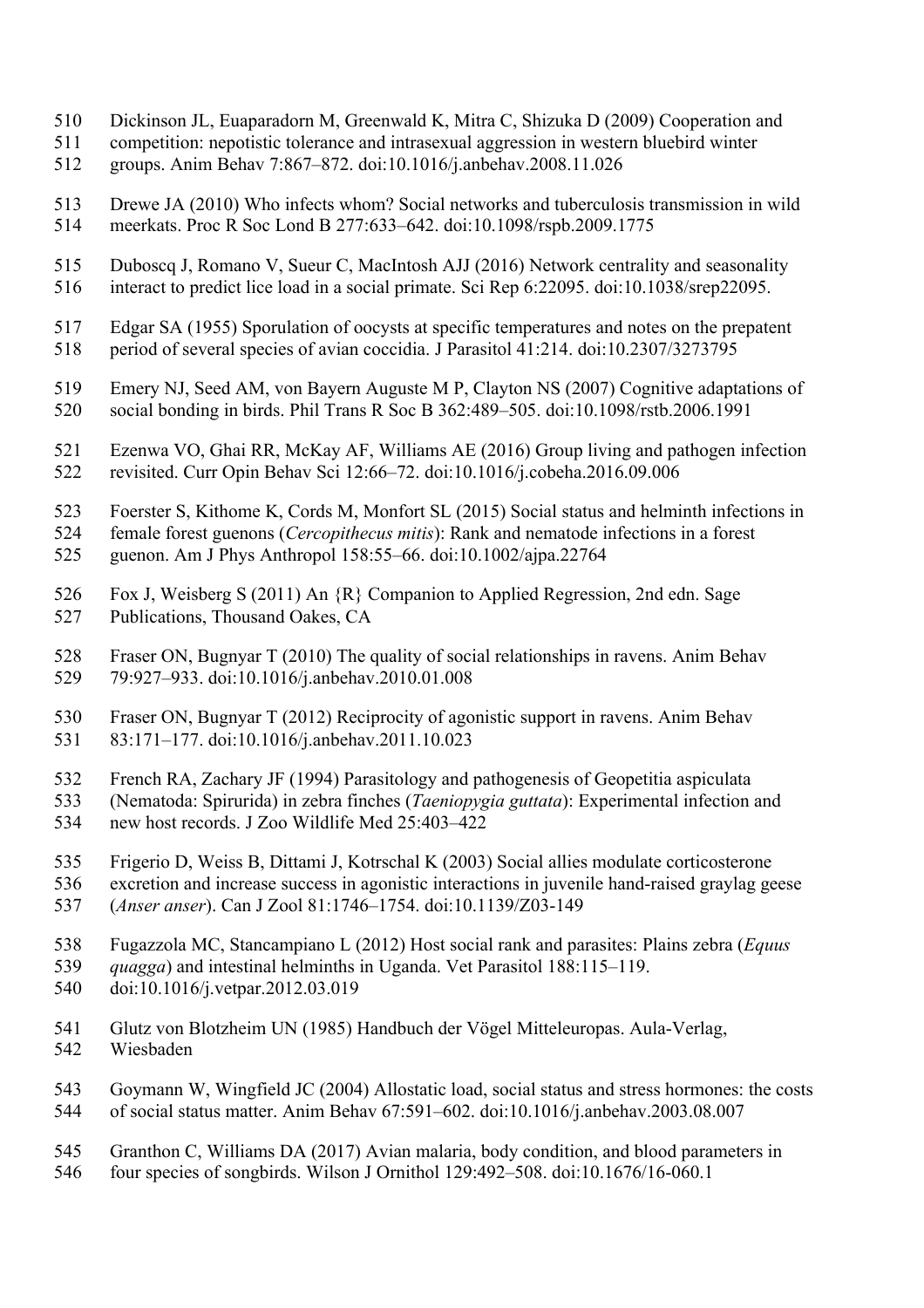- 547 Habig B, Archie EA (2015) Social status, immune response and parasitism in males: a meta-548 analysis. Phil Trans R Soc B 370:20140109. doi:10.1098/rstb.2014.0109
- 549 Habig B, Doellman MM, Woods K, Olansen J, Archie EA (2018) Social status and parasitism
- 550 in male and female vertebrates: a meta-analysis. Sci Rep 8:3629. doi:10.1038/s41598-018- 551 21994-7
- 552 Habig B, Jansen DAWAM, Akinyi MY, Gesquiere LR, Alberts SC, Archie EA (2019) Multi-
- 553 scale predictors of parasite risk in wild male savanna baboons (*Papio cynocephalus*). Behav
- 554 Ecol Sociobiol 73:134. doi:10.1007/s00265-019-2748-y
- Hanley KA, Stamps JA (2002) Does corticosterone mediate bidirectional interactions between 555
- 556 social behaviour and blood parasites in the juvenile black iguana, *Ctenosaura similis*? Anim
- 557 Behav 63:311–322. doi:10.1006/anbe.2001.1874
- 558 Hau M, Gill SA, Goymann W (2008) Tropical field endocrinology: Ecology and evolution of
- 559 testosterone concentrations in male birds. Gen Comp Endocr 157:241–248.
- 560 doi:10.1016/j.ygcen.2008.05.008
- 561 Hawley DM, Lindström K, Wikelski M (2006) Experimentally increased social competition
- 562 compromises humoral immune responses in house finches. Horm Behav 49:417–424. 563 doi:10.1016/j.yhbeh.2005.09.003
- 564 Heinrich B (2011) Conflict, cooperation, and cognition in the common raven. Adv Stud 565 Behav 43:189–237. doi:10.1016/B978-0-12-380896-7.00004-6
- 566 Hillegass MA, Waterman JM, Roth JD (2008) The influence of sex and sociality on parasite 567 loads in an African ground squirrel. Behav Ecol 19:1006–1011. doi:10.1093/beheco/arn070
- 568 Hillegass MA, Waterman JM, Roth JD (2010) Parasite removal increases reproductive
- 569 success in a social African ground squirrel. Behav Ecol. 21:696–700.
- 570 doi:10.1093/beheco/arq041
- 571 von Holst D (1998) The concept of stress and its relevance for animal behavior. Adv Stud 572 Behav 27:1–131
- 573 Hopkins SR, Fleming‐Davies AE, Belden LK, Wojdak JM (2020) Systematic review of
- 574 modelling assumptions and empirical evidence: Does parasite transmission increase
- 575 nonlinearly with host density? Methods Ecol Evol 11:476–486. doi:10.1111/2041-
- 576 210X.13361
- 577 Hudman SP, Ketterson ED, Nolan V (2000) Effects of time of sampling on oocyst detection
- 578 and effects of age and experimentally elevated testosterone on prevalence of coccidia in male<br>579 dark-eved iuncos. Auk 117:1048–1051
- 579 dark-eyed juncos. Auk 117:1048–1051
- Izawa E-I, Watanabe S (2008) Formation of linear dominance relationship in captive jungle 580
- 581 crows (*Corvus macrorhynchos*): Implications for individual recognition. Behav Process
- 582 78:44–52. doi:10.1016/j.beproc.2007.12.010
- 583 Klein SL (2003) Parasite manipulation of the proximate mechanisms that mediate social
- 584 behavior in vertebrates. Physiol Behav 79:441–449. doi:10.1016/S0031-9384(03)00163-X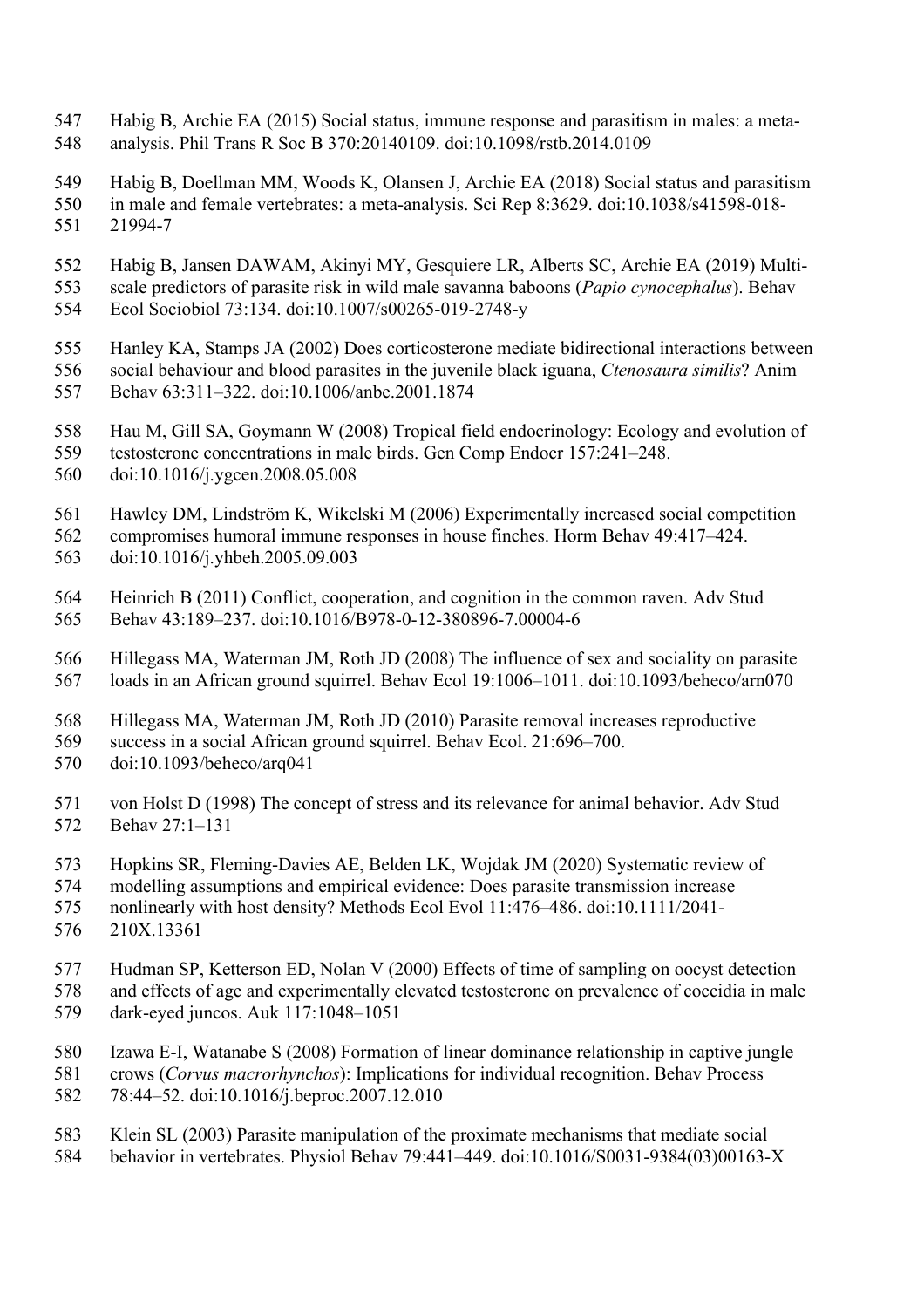- Klein SL (2004) Hormonal and immunological mechanisms mediating sex differences in 585 586 parasite infection. Parasite Immunol 26:247–264. doi:10.1111/j.0141-9838.2004.00710.x
- 587 de Kort SR, Emery NJ, Clayton NS (2003) Food offering in jackdaws (*Corvus monedula*). 588 Naturwissenschaften 90:238–240. doi:10.1007/s00114-003-0419-2
- 589 Levy EJ, Gesquiere LR, McLean E et al (2020) Higher dominance rank is associated with
- 590 lower glucocorticoids in wild female baboons: A rank metric comparison. Horm Behav
- 591 125:104826. doi:10.1016/j.yhbeh.2020.104826
- 592 Loehle C (1995) Social barriers to pathogen transmission in wild animal populations. Ecology 593 76:326–335
- 594 Lopes PC, Block P, König B (2016) Infection-induced behavioural changes reduce
- 595 connectivity and the potential for disease spread in wild mice contact networks. Sci Rep 596 6:31790. doi:10.1038/srep31790
- 597 Ludwig SC, Kapetanopoulos K, Kotrschal K, Wascher CAF (2017) Effects of mate separation
- 598 in female and social isolation in male free-living Greylag geese on behavioural and
- 599 physiological measures. Behav Process 138:134–141. doi:10.1016/j.beproc.2017.03.002
- Marzal A, de Lope F, Navarro C, Møller AP (2005) Malarial parasites decrease reproductive 600
- 601 success: an experimental study in a passerine bird. Oecologia 142:541–545.
- 602 doi:10.1007/s00442-004-1757-2
- 603 McEwen BS, Biron CA, Brunson KW et al (1997) The role of adrenocorticoids as modulators
- 604 of immune function in health and disease: neural, endocrine and immune interactions. Brain
- Res Rev 23:79–133 605
- 606 Meide M (1984) Raben- und Nebelkrähe. Westarp Wissenschaften, Magdeburg
- 607 Muehlenbein MP, Watts DP (2010) The costs of dominance: testosterone, cortisol and
- 608 intestinal parasites in wild male chimpanzees. BioPsychoSocial Med 4:21. doi:10.1186/1751- 609 0759-4-21
- Müller‐Klein N, Heistermann M, Strube C, Franz M, Schülke O, Ostner J (2019) Exposure 610
- 611 and susceptibility drive reinfection with gastrointestinal parasites in a social primate. Funct 612 Ecol 33:1088-1098. doi:10.1111/1365-2435.13313
- 
- 613 Neumann C, Duboscq J, Dubuc C, Ginting A, Irwan AM, Agil M, Widdig A, Engelhardt A 614 (2011) Assessing dominance hierarchies: validation and advantages of progressive evaluation
- 615 with Elo-rating. Anim Behav 82:911–921. doi:10.1016/j.anbehav.2011.07.016
- 616 Patterson JEH, Ruckstuhl KE (2013) Parasite infection and host group size: a meta-analytical 617 review. Parasitology 140:803–813. doi:10.1017/S0031182012002259
- 618 Puehringer-Sturmayr V, Wascher CAF, Loretto M-C, Palme R, Stoewe M, Kotrschal K,
- 619 Frigerio D (2018) Seasonal differences of corticosterone metabolite concentrations and
- 620 parasite burden in northern bald ibis (*Geronticus eremita*): The role of affiliative interactions.
- 621 PLoS ONE 13:e0191441. doi:10.1371/journal.pone.0191441
- 622 R Core Team (2019) R: a language and environment for statistical computing. R Foundation
- 623 for Statistical Computing, Vienna, Austria, http://www.r723 project.org/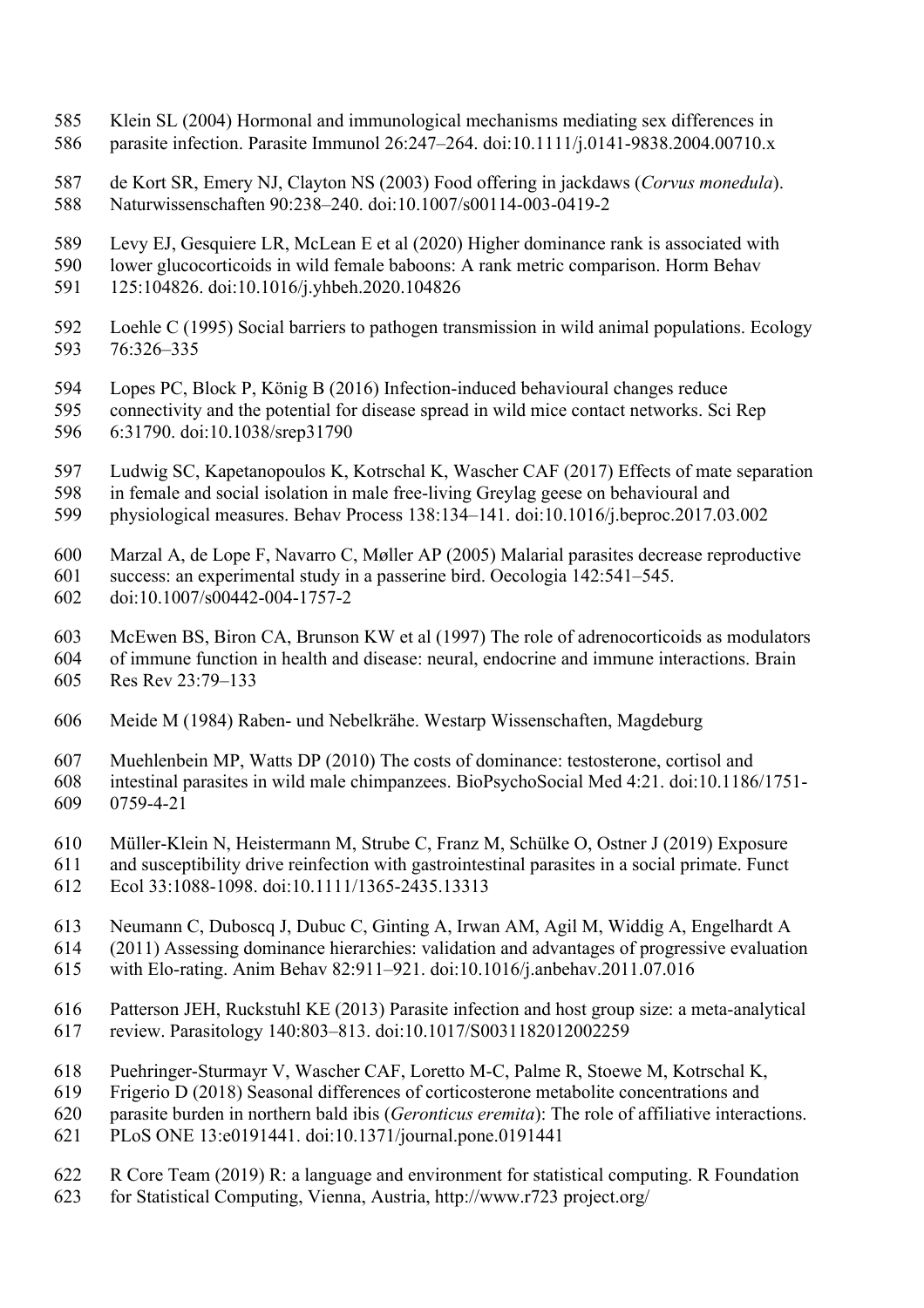- 624 Rafalinirina AH, Randrianasy J, Wright PC, Ratsimbazafy J (2019) Effect of socio-ecological
- 625 factors and parasite infection on body condition of Brown Mouse Lemur *Microcebus rufus*
- 626 (Mammalia: Primates: Cheirogaleidae). J Threat Taxa 11:13632–13643.
- 627 doi:10.11609/jott.4799.11.6.13632-13643
- 628 Rau ME (1983) Establishment and maintenance of behavioural dominance in male mice
- 629 infected with *Trichinella spiralis*. Parasitology 86:319–322.
- 630 doi:10.1017/S0031182000050484
- 631 Rifkin JL, Nunn CL, Garamszegi LZ (2012) Do animals living in larger groups experience 632 greater parasitism? A meta-analysis. Am Nat 180:70–82. doi:10.1086/666081
- 633 Rimbach R, Bisanzio D, Galvis N, Link A, Di Fiore A, Gillespie TR (2015) Brown spider
- 634 monkeys (*Ateles hybridus*): a model for differentiating the role of social networks and
- 635 physical contact on parasite transmission dynamics. Phil Trans R Soc B 370:20140110. 636 doi:10.1098/rstb.2014.0110
- 637 Romano V, Duboscq J, Sarabian C, Thomas E, Sueur C, MacIntosh AJJ (2016) Modeling
- 638 infection transmission in primate networks to predict centrality-based risk: Individual
- 639 Centrality and Infection Flow. Am J Primatol 78:767–779. doi:10.1002/ajp.22542
- Romeo C, Wauters LA, Santicchia F, Dantzer B, Palme R, Martinoli A, Ferrari N (2020) 640
- 641 Complex relationships between physiological stress and endoparasite infections in natural
- 642 populations. Curr Zool 66:449-457. doi:10.1093/cz/zoaa029
- 643 Rousset F, Thomas F, Meeûs T De, Renaud F (1996) Inference of parasite-induced host 644 mortality from distributions of parasite loads. Ecology 77:2203–2211
- Sachser N, Dürschlag M, Hirzel D (1998) Social relationships and the management of stress. 645 646 Psychoneuroendocrino 23:891–904
- 647 Sánchez-Tójar A, Schroeder J, Farine DR (2018) A practical guide for inferring reliable
- 648 dominance hierarchies and estimating their uncertainty. J Anim Ecol 87:594–608. 649 doi:10.1111/1365-2656.12776
- Schnieder T, Boch J, Supperer R (2006) Veterinärmedizinische Parasitologie. 6th edn. Parey, 650 651 Berlin
- 652 Seivwright LJ, Redpath SM, Mougeot F, Watt L, Hudson PJ (2004) Faecal egg counts
- 653 provide a reliable measure of *Trichostrongylus tenuis* intensities in free-living red grouse
- 654 *Lagopus lagopus scoticus*. J Helminthol 78:69–76. doi:10.1079/JOH2003220
- 656 on pathogenesis and immunity during infection. Clin Microbiol Rev 7:200–212 655 Sheridan JF, Dobbs C, Brown D, Zwilling B (1994) Psychoneuroimmunology: stress effects
- 657 Silk JB, Beehner JC, Bergman TJ, Crockford C, Engh AL, Moscovice LR, Wittig RM,
- 658 Seyfarth RM, Cheney DL (2010) Female chacma baboons form strong, equitable, and 659 enduring social bonds. Behav Ecol Sociobiol 64:1733–1747. doi:10.1007/s00265-010-0986-0
- 
- Soma KK (2006) Testosterone and aggression: Berthold, birds and beyond. J 660
- 661 Neuroendocrinol 18:543–551. doi:10.1111/j.1365-2826.2006.01440.x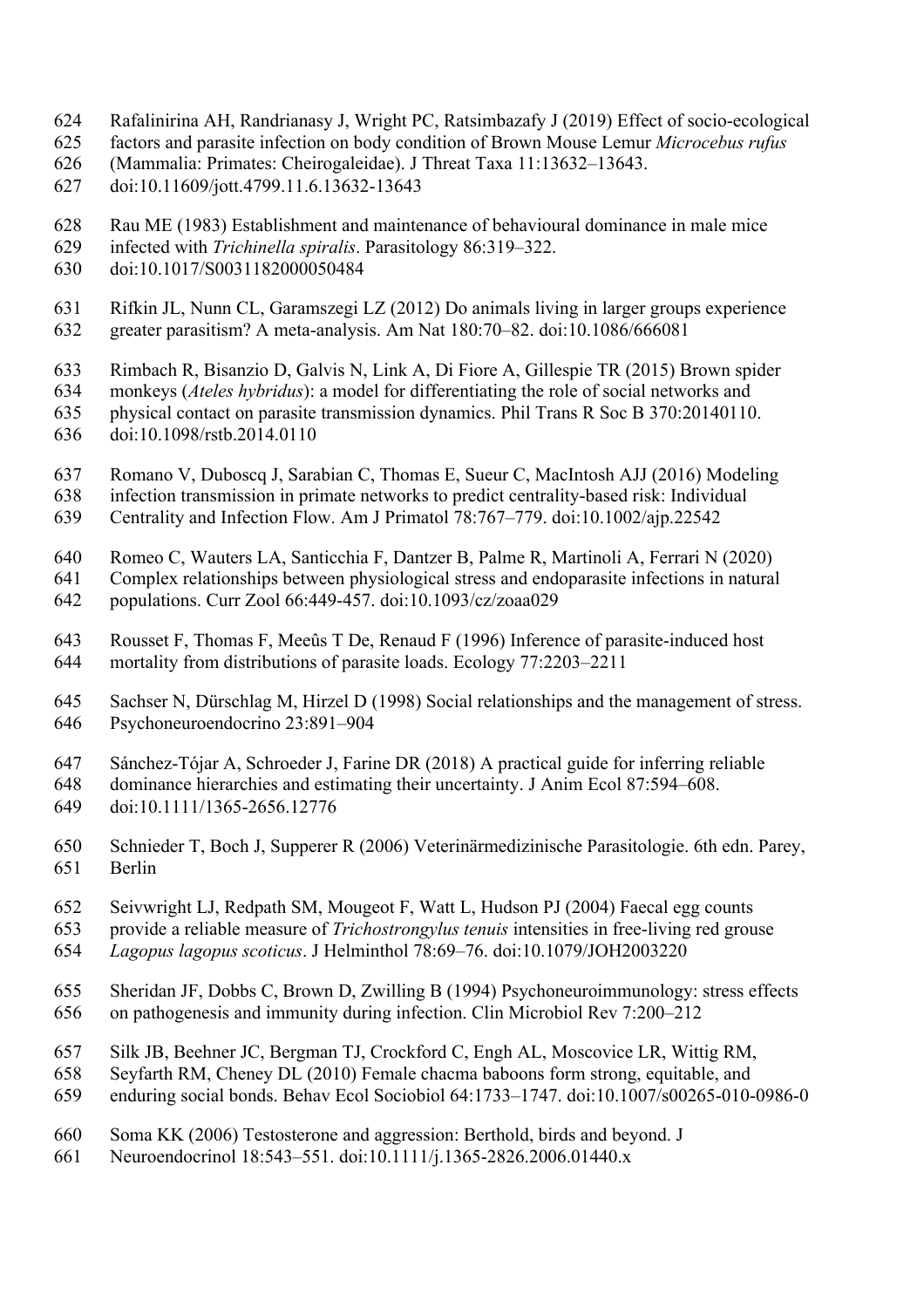- 662 Spreafico M, Szipl G, Kotrschal K, Wascher CAF (2012) Physiological and behavioural
- 663 response in carrion crows (*Corvus corone corone*) after relocation to a new environment.
- 664 Wien Tierarztl Monat 99, Suppl 1:61 (abstract)
- Stöwe M, Bugnyar T, Schloegl C, Heinrich B, Kotrschal K, Möstl E (2008) Corticosterone 665 666 excretion patterns and affiliative behavior over development in ravens (*Corvus corax*). Horm
- 667 Behav 53:208–216. doi:10.1016/j.yhbeh.2007.09.021
- 668 Ungerfeld R, Correa O (2007) Social dominance of female dairy goats influences the
- 669 dynamics of gastrointestinal parasite eggs. Appl Anim Behav Sci 105:249–253.
- 670 doi:10.1016/j.applanim.2006.05.008
- 671 VanderWaal KL, Obanda V, Omondi GP, McCowan B, Wang H, Fushing H, Isbell LA
- 672 (2016) The "strength of weak ties" and helminth parasitism in giraffe social networks. Behav
- 673 Ecol 27:1190–1197. doi:10.1093/beheco/arw035
- 674 Wascher CAF, Arnold W, Kotrschal K (2008) Heart rate modulation by social contexts in
- 675 greylag geese (*Anser anser*). J Comp Psychol 122:100–107. doi:10.1037/0735-
- 676 7036.122.1.100
- 677 Wascher CAF, Canestrari D, Baglione V (2019) Affiliative social relationships and coccidian
- 678 oocyst excretion in a cooperatively breeding bird species. Anim Behav 158:121–130.
- 679 doi:10.1016/j.anbehav.2019.10.009
- Wascher CAF, Kulahci IG, Langley EJG, Shaw RC (2018) How does cognition shape social 680 681 relationships? Phil Trans R Soc B 373:20170293. doi:10.1098/rstb.2017.0293
- 682 Wascher CAF, Scheiber IBR, Weiß BM, Kotrschal K (2009) Heart rate responses to agonistic
- 683 encounters in greylag geese, *Anser anser*. Anim Behav 77:955–961.
- 684 doi:10.1016/j.anbehav.2009.01.013
- Wittig RM, Crockford C, Weltring A, Deschner T, Zuberbühler K (2015) Single aggressive 685
- 686 interactions increase urinary glucocorticoid levels in wild male chimpanzees. PLoS ONE 687 10:e0118695. doi:10.1371/journal.pone.0118695
- 688 Young AJ, Carlson AA, Monfort SL, Russell AF, Bennett NC, Clutton-Brock T (2006) Stress
- 689 and the suppression of subordinate reproduction in cooperatively breeding meerkats. P Natl
- 690 Acad Sci USA 103:12005–12010. doi:10.1073/pnas.0510038103
- 691 Young C, Majolo B, Schülke O, Ostner J (2014) Male social bonds and rank predict supporter
- 692 selection in cooperative aggression in wild Barbary macaques. Anim Behav 95:23–32. 693 doi:10.1016/j.anbehav.2014.06.007
- 694 Zuk M, Kim T, Robinson S, Johnsen T (1998) Parasites influence social rank and
- 695 morphology, but not mate choice, in female red junglefowl, *Gallus gallus*. Anim Behav
- 696 56:493–499. doi:10.1006/anbe.1998.0807
- 697 Zuk M, McKean KA (1996) Sex differences in parasite infections: Patterns and processes. Int. 698 J Parasitol 26:1009–1024
- 699 Zuur AF, Ieno EN, Walker NJ, Saveliev AA, Smith GM (2009) Mixed Effects Models and 700 Extension in Ecology With R. Springer, New York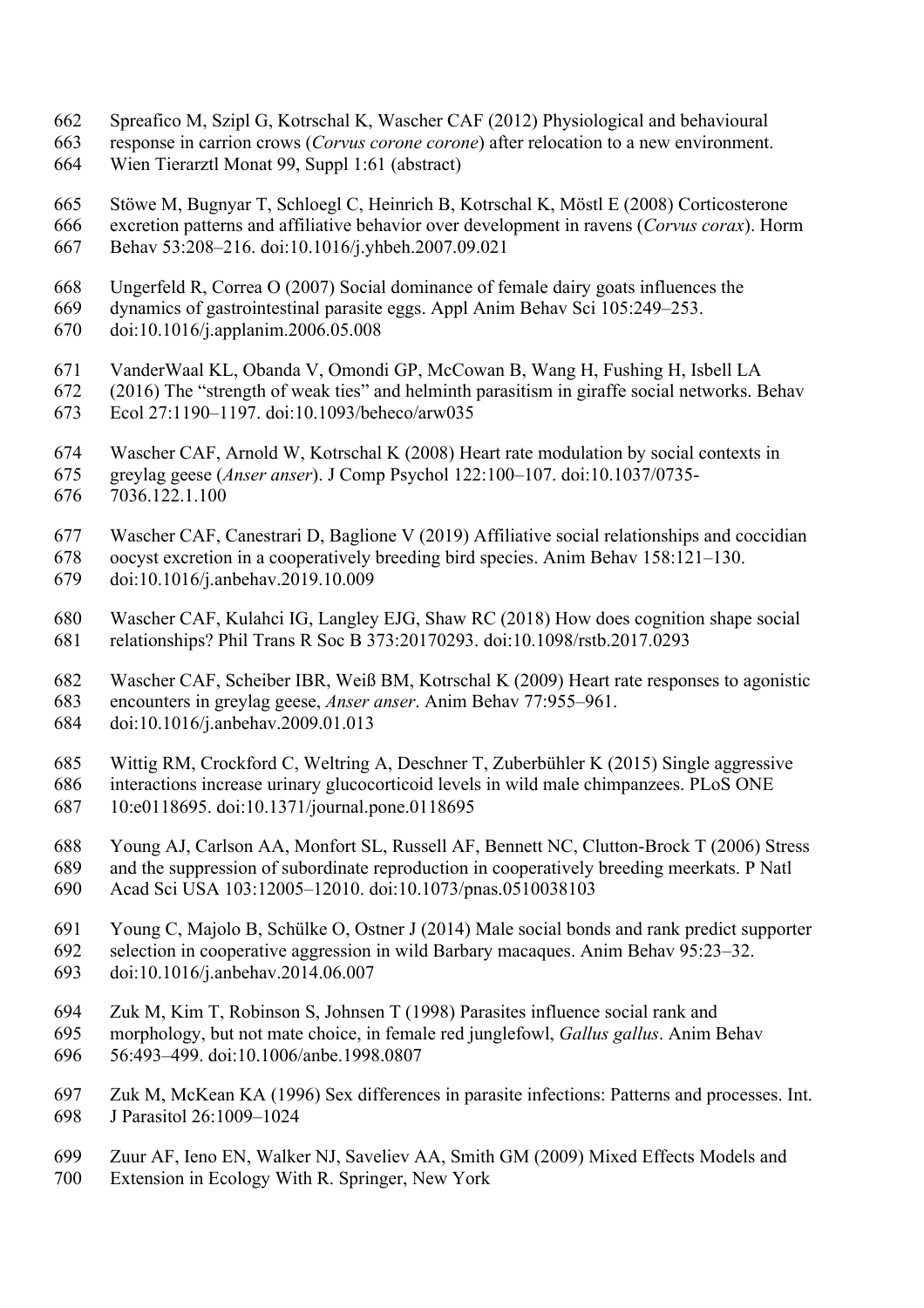- Figure Captions 701
- 702
- **Fig. 1**  703
- Percentage of samples containing coccidian oocysts in carrion crow droppings in relation to 704
- the group structure. Box plots show the median, the interquartile range from the 25th to the 705
- 75th percentiles. The upper whisker is the maximum value of the data that is within 1.5 706
- times the interquartile range over the 75th percentile. The lower whisker is the minimum 707
- value of the data that is within 1.5 times the interquartile range under the 25th percentile. 708
- 709
- 710
- **Fig. 2**  711
- Percentage of samples containing coccidian oocysts in carrion crow droppings in relation to 712
- individual Elo-ratings 713
- 714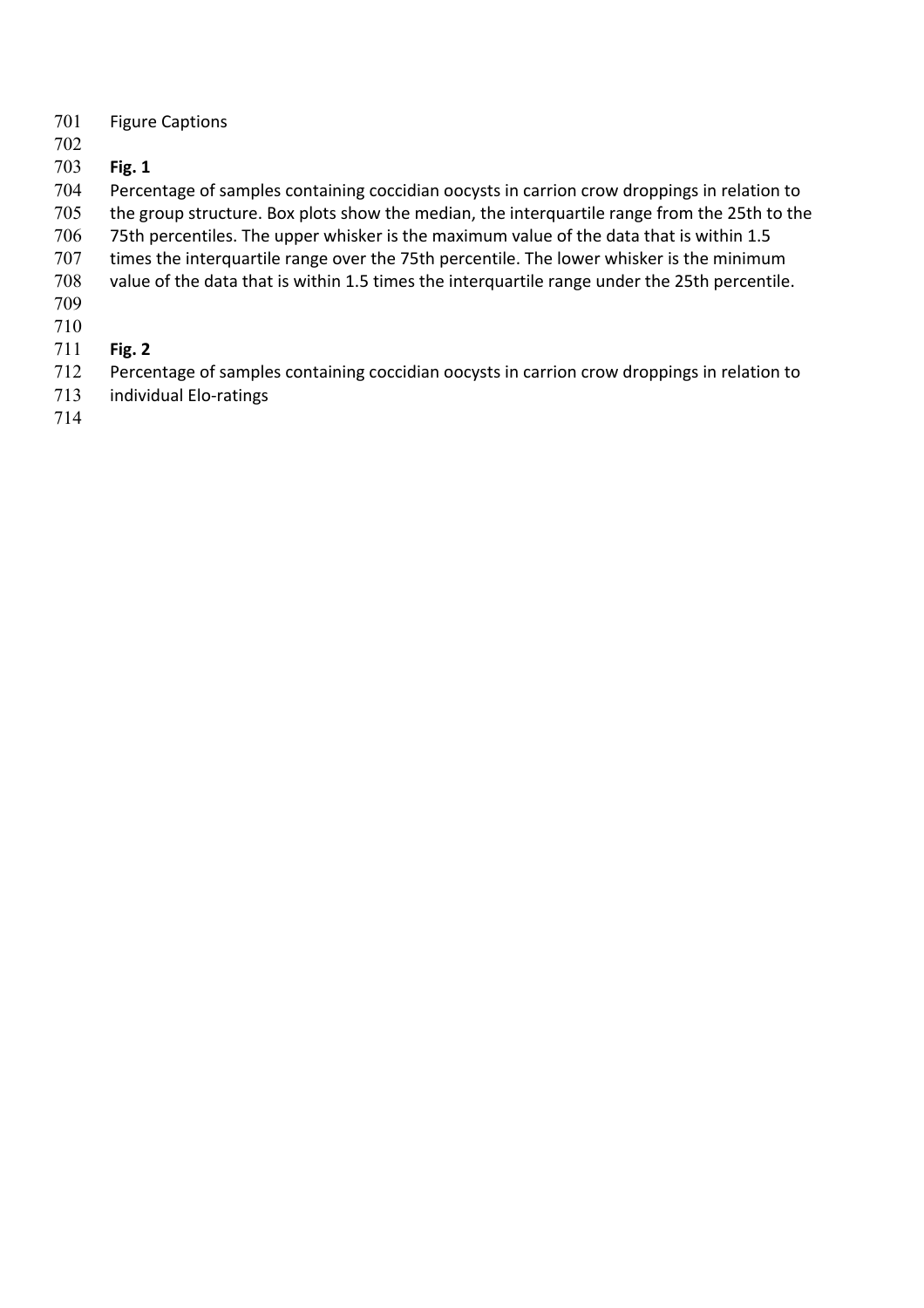715 **Table 1** List of all focal individuals and information about population, sex (F = female, M = male), age (year of hatching; if not known, individuals

716 are classified as adult), group (group composition: family, flock, pair, trio), phases of data taking during which the individual was recorded (G08:

717 March to May, November to December 2008; G09: September to December 2009; G10: January to June 2010; G12: January to July 2012; G15:

 718 May to July 2015), number of droppings and behavioral focal observations collected, maximum composite sociality index (CSI) and Elo-rating 719 (corrected for observational effort)

|                  | Sex | Age  | Group | Phase | Droppings      | Observations   | Maximum CSI | Elo-rating |
|------------------|-----|------|-------|-------|----------------|----------------|-------------|------------|
| <b>Baerbel</b>   | F   | 2012 | Pair  | G15   | 6              | $\overline{4}$ | 0.2         | 0          |
| <b>Baerchen</b>  | M   | 2008 | Group | G09   | 10             | 31             | 0.851       | $-415.963$ |
|                  |     |      | Pair  | G10   | $\overline{7}$ | 34             | $-0.654$    | $-95.607$  |
|                  |     |      |       | G12   | 40             | 24             | $-3.493$    | $-121.425$ |
|                  |     |      |       | G15   | 10             | $\overline{4}$ | 4.613       | $-170.479$ |
| Franz            | M   | 2007 | Group | G08   | 8              | 48             | 6.046       | $-373.713$ |
|                  |     |      | Pair  | G09   | 4              | 30             | $-2.34$     | $-591.204$ |
|                  |     |      |       | G10   | 4              | 3              | $-4.189$    | $-575.713$ |
|                  |     |      |       | G12   | 34             | 24             | $-1.195$    | $-593.785$ |
| Fritz            | M   | 2008 | Group | G09   | $\overline{2}$ | 9              | 3.018       | 140.418    |
| Gabi             | F   | 2007 | Group | G08   | 6              | 39             | $-5.234$    | 42.354     |
|                  |     |      |       | G09   | 14             | 28             | $-1.093$    | 248.54     |
|                  |     |      | Pair  | G10   | 4              | 27             | $-3.841$    | 192.931    |
|                  |     |      | Trio  | G10   | $\overline{2}$ | 4              | $-3.841$    | 192.931    |
|                  |     |      | Trio  | G12   | 43             | 24             | $-3.493$    | 178.891    |
| Gertrude         | F   | 2011 | Pair  | G12   | 33             | 24             | 0.871       | $-169.628$ |
| <b>Hitchcock</b> | M   | 2007 | Group | G08   | $\overline{2}$ | 48             | 3.259       | 220.656    |
|                  |     |      |       | G09   | 4              | 22             | 5.691       | 300.681    |
| Hugo             | M   | 1989 | Group | G08   | $\overline{2}$ | 33             | 7.385       | $-27.644$  |
|                  |     |      |       | G09   | 9              | 27             | $-3.001$    | $-118.429$ |
|                  |     |      | Trio  | G10   | 5              | 5              | $-0.706$    | $-203.628$ |
| <b>Klaus</b>     | M   | 2009 | Group | G08   | 13             | 10             | 0.384       | 350.719    |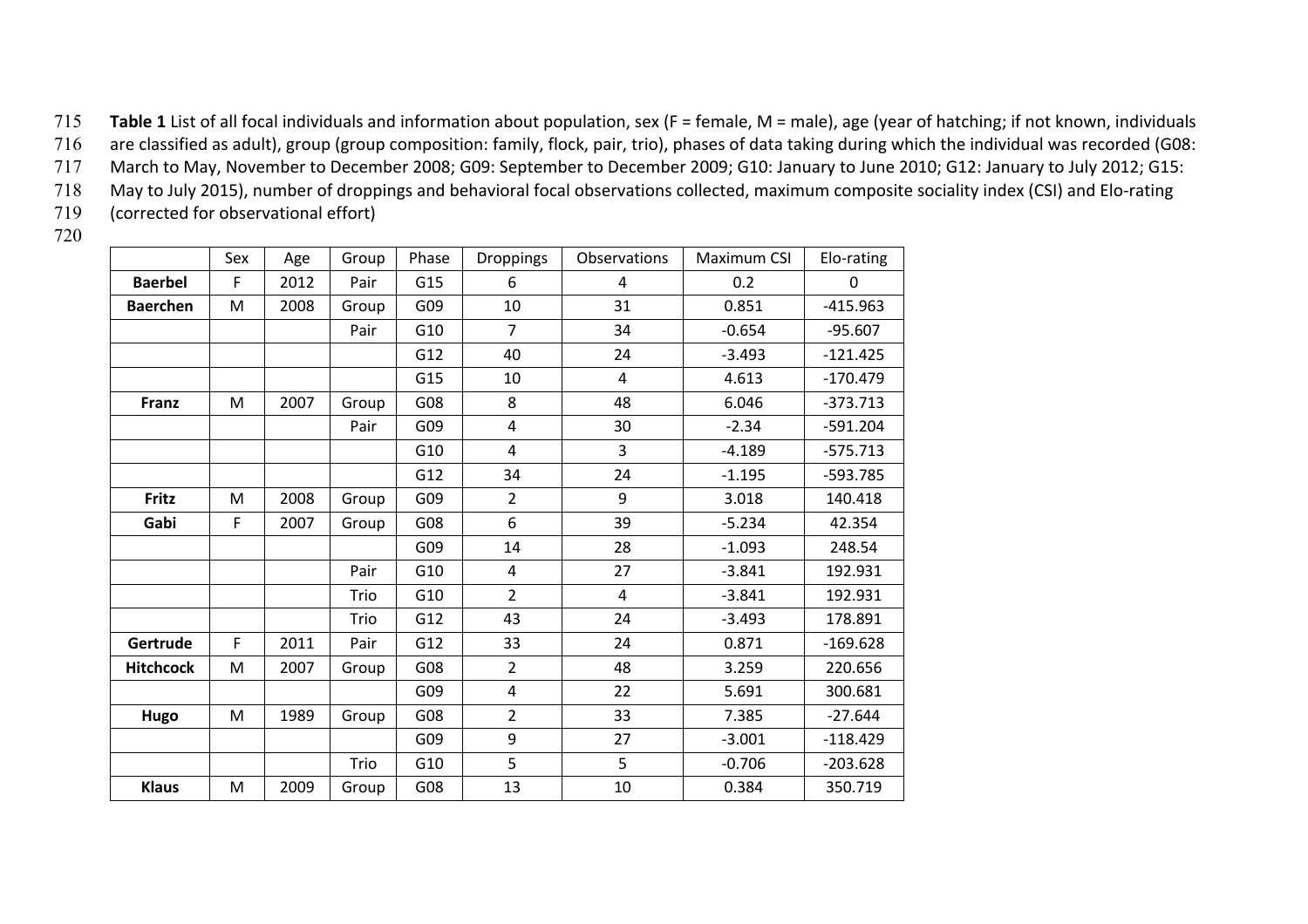|                |   |       |       | G09 | 5              | 14             | $-1.483$ | 359.999    |
|----------------|---|-------|-------|-----|----------------|----------------|----------|------------|
|                |   |       | Trio  | G12 | 33             | 25             | $-2.518$ | 377.277    |
| <b>Mate</b>    | M | 2008  | Group | G09 | $\overline{2}$ | 45             | $-0.018$ | $-144.222$ |
| <b>Munin</b>   | F | 2014  | Trio  | G15 | 13             | 6              | $-1.296$ | $-140.388$ |
| Olaf           | F | adult | Pair  | G12 | $\overline{2}$ | $\overline{4}$ | $-1.17$  | $-6.211$   |
| Peter          | F | 2007  | Group | G08 | 3              | 52             | 7.564    | 344.312    |
|                |   |       |       | G09 | 10             | 56             | $-0.911$ | $-0.31$    |
|                |   |       | Pair  | G10 | 6              | 33             | $-4.538$ | $-408.302$ |
|                |   |       |       | G12 | 48             | 24             | $-3.493$ | $-431.538$ |
|                |   |       |       | G15 | 11             | $\overline{7}$ | 2.578    | $-476.962$ |
| Pinky          | F | 2008  | Group | G08 | $\overline{7}$ | 10             | 5.287    | 393.195    |
| Resa           | F | 2009  | Trio  | G12 | 35             | 24             | $-3.493$ | 126.195    |
| Ronja          | F | 2008  | Group | G08 | $\overline{2}$ | 8              | 0.75     | 211.466    |
| Ruediger       | M | adult | Pair  | G12 | $\overline{2}$ | $\overline{4}$ | $-1.17$  | $-6.211$   |
| <b>Sissi</b>   | F | 2008  | Group | G08 | $\overline{2}$ | 9              | 3.018    | 228.64     |
| <b>Toeffel</b> | F | 2008  | Group | G08 | 3              | 20             | 1.741    | $-103.002$ |
|                |   |       |       | G09 | 8              | 37             | 17.919   | 39.523     |
|                |   |       | Pair  | G12 | 38             | 23             | $-1.195$ | 3.378      |
| Walter         | M | 2011  | Pair  | G12 | 37             | 24             | $-1.311$ | 260.476    |
|                |   |       |       | G15 | $\overline{7}$ | 6              | $-1.296$ | 216.679    |
| Willi          | M | 2012  | Trio  | G15 | $\overline{7}$ | 5              | $-1.179$ | 135.711    |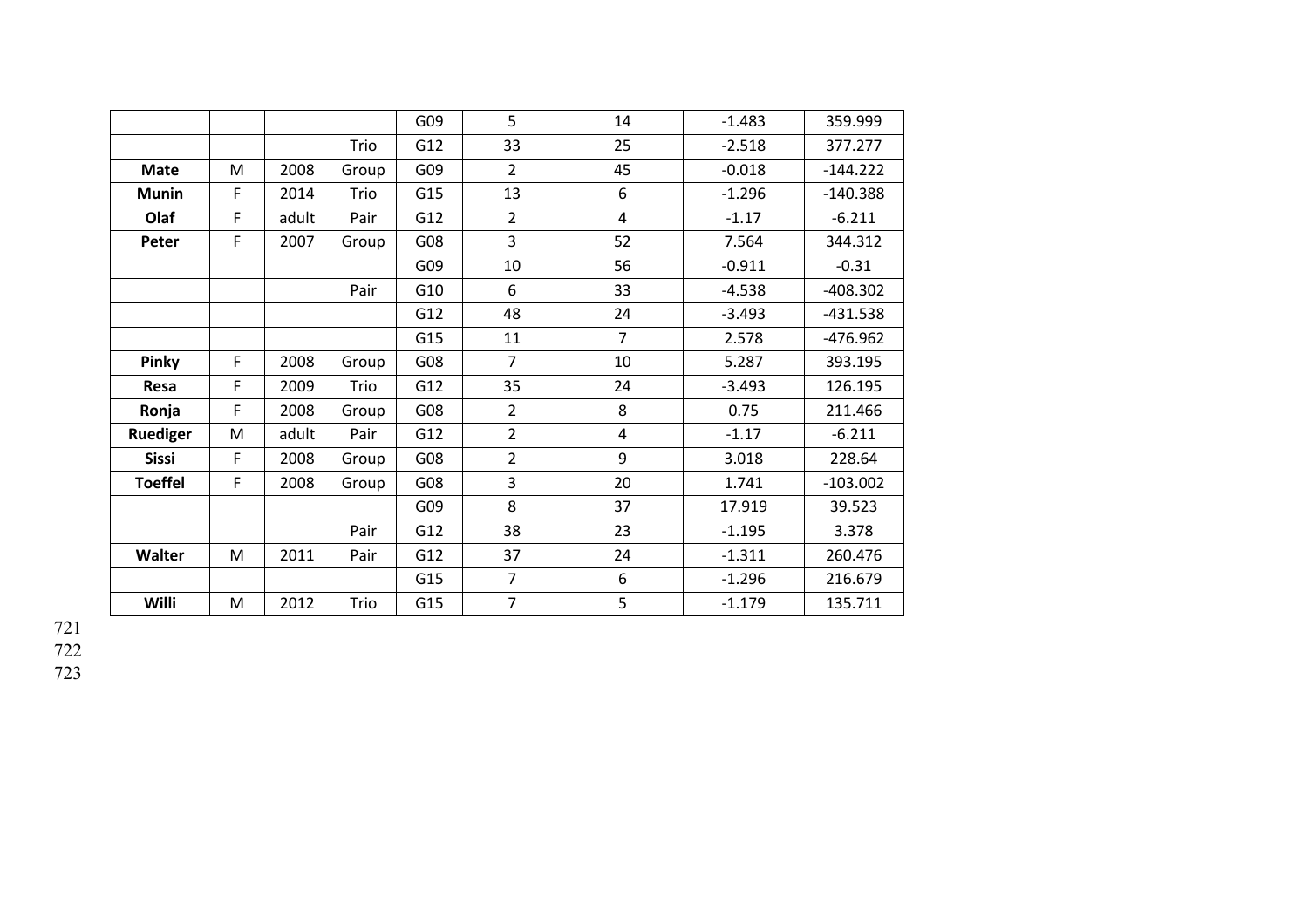# 724 **Table 2** Number of samples containing and not containing different parasite products

|                   | Number of samples | Number of samples | Total number of |
|-------------------|-------------------|-------------------|-----------------|
|                   | containing        | not containing    | samples         |
| nematode eggs     | 387               | 172               | 559             |
| coccidian oocysts | 316               | 243               | 559             |
| cestodes          | 9                 | 550               | 559             |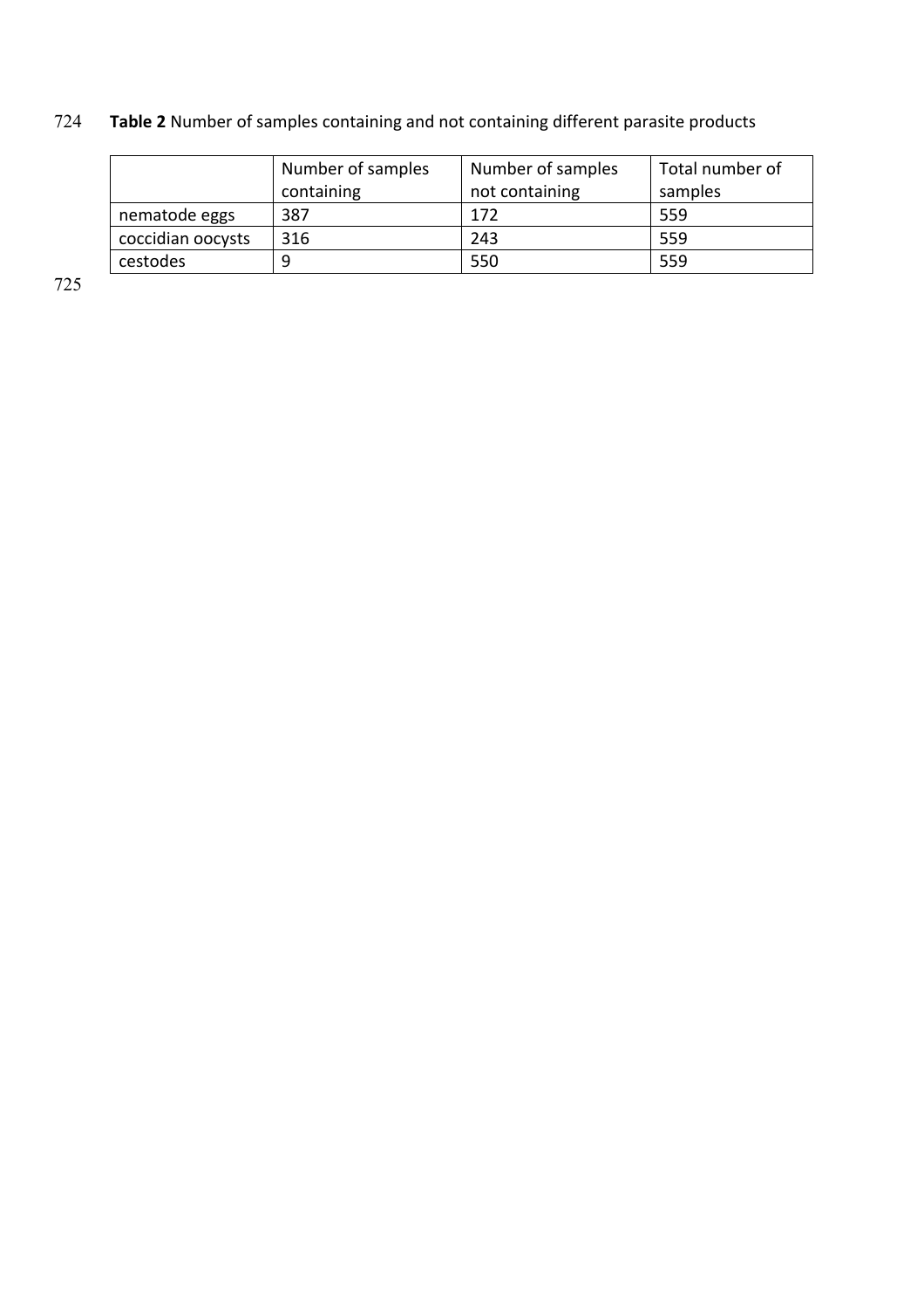- 726 **Table 3** Results of the generalized mixed linear model investigating factors affecting patterns
- 727 of coccidian oocyst and nematode egg excretion. Models investigate effects of group
- 728 structure, number of related individuals (Nr related), strength of affiliative relationships
- 729 (CSI), sex and dominance hierarchy (Elo-rating) on presence or absence of (a) coccidian
- 730 oocysts and (b) nematode eggs in the sample. Significant values (*p*≤0.05) are highlighted in
- 731 bold

|               | Parameters             | Estimate ± SE      | z        | р       |
|---------------|------------------------|--------------------|----------|---------|
| (a) Coccidia  | Intercept              | $-1.115 \pm 0.283$ | $-3.929$ | < 0.001 |
|               | <b>Group structure</b> | $0.99 \pm 0.291$   | 3.401    | < 0.001 |
|               | Nr related             | $-1.12 \pm 0.633$  | $-1.768$ | 0.077   |
|               | <b>CSI</b>             | $0.073 \pm 0.036$  | 1.997    | 0.045   |
|               | Elo-rating             | $-0 \pm 0$         | $-2.49$  | 0.012   |
|               | Sex                    | $-0.077 \pm 0.181$ | $-0.424$ | 0.67    |
| (b) Nematodes | Intercept              | $-1.155 \pm 0.475$ | $-2.433$ | 0.014   |
|               | Group structure        | $0.337 \pm 0.331$  | 1.017    | 0.308   |
|               | Nr related             | $-1.169 \pm 0.631$ | $-1.852$ | 0.063   |
|               | <b>CSI</b>             | $0.035 \pm 0.044$  | 0.799    | 0.423   |
|               | Elo-rating             | $0 \pm 0$          | 0.853    | 0.393   |
|               | Sex                    | $-0.215 \pm 0.548$ | $-0.393$ | 0.693   |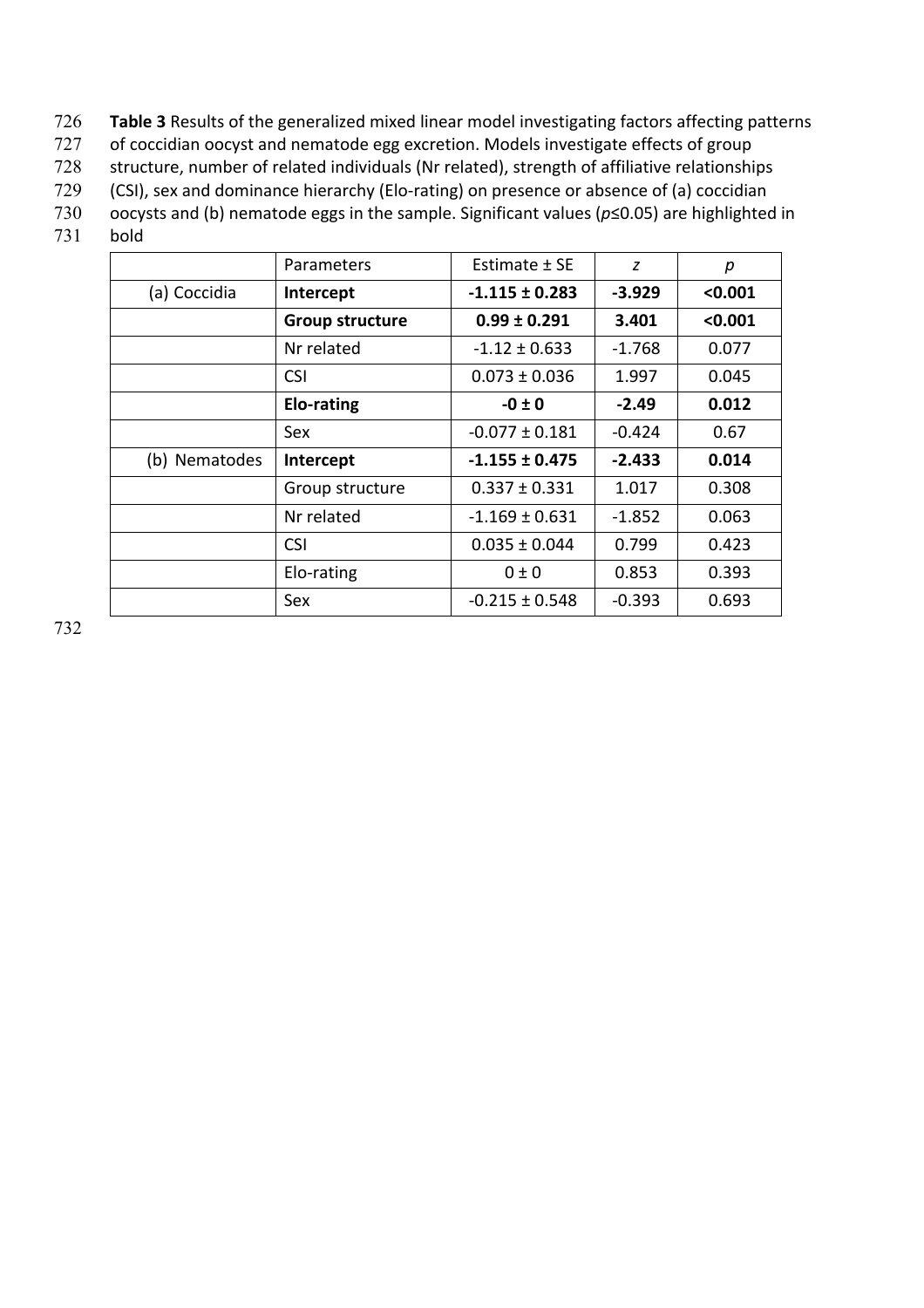

group structure